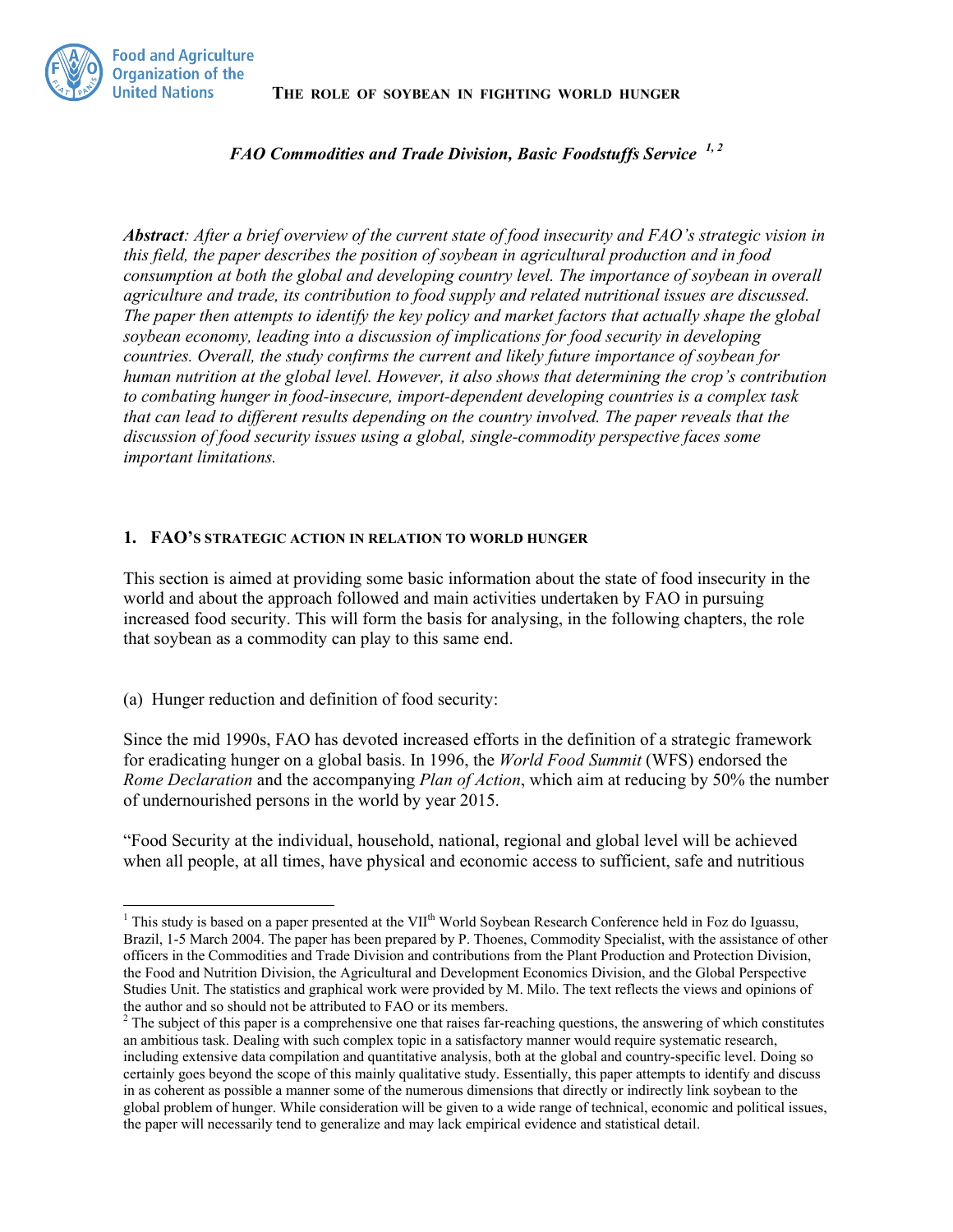food to meet their dietary needs and food preferences for an active and healthy life". This definition, accepted by the 1996 Summit, includes the following three dimensions:

- 1. food availability as it results at the country level from production, imports and food aid;
- 2. food access and utilization as it results at the household and individual level from income availability, access to assets and to food related market infrastructure etc., and
- 3. stability of both access and availability as defined by weather and production conditions, price variability, and the individual and household's ability to cope with it.
- (b) The state of food insecurity in the world:

FAO has the mandate to monitor progress in hunger reduction based on accurate, reliable and timely methods that measure the prevalence of hunger, food insecurity and vulnerability and that also illustrate changes over time.

Available historical series show that, in the developing countries, the number of chronically undernourished and their proportion of total population has declined markedly over the 1970-2000 period (see table 1 in annex 2). This reduction was associated with a substantial increase in calories available per person per day. In parallel, some important improvements in nutrition have occurred: diets have become more diverse, with shifts away from cereals, roots and tubers towards more meat, milk, fruits and vegetables, sugar and vegetable oils (see graph 1 in annex 2).

The main findings of FAO's latest report on the status of food insecurity are as follows: For 1999- 2001 the number of undernourished people is estimated at 842 million. Of these, almost 800 million live in the developing countries. What raises concern is that FAO's latest estimates seem to indicate that progress in reducing the number of undernourished in the developing world has cone to a halt. While in the first half of the 1990s the numbers of undernourished seemed to decline, their number increased again in the second half of the 1990s. Thus, the net reduction since the WFS reference period (which is 1990-92) is only 19 million people. It is certainly too early to judge whether the recent increase represents a major shift in the historical decline of global hunger or a short-term spike caused *inter alia* by a series of crises and conflicts.

Regarding the distribution of hunger, FAO's estimates show that most of the undernourished live in Asia (see graph 2). Of the nearly 800 million undernourished people in the developing countries, Asia and the Pacific accounts for more than 60%. Countries in Sub-Saharan Africa account for 25%. A different picture emerges when the share of the undernourished in total population is considered (see graphs 3 and 4): by far, the highest prevalence of undernourishment is found in Sub-Saharan Africa, where one third of the population does not have access to enough food for an active and healthy life on average. This percentage is twice that found in any of the other developing country regions.

Without intensified efforts, FAO projects that the number of undernourished in 2015 will have been reduced to 610 million people under a "business-as-usual" scenario, clearly falling short of the WFS target (see graph 5). If we are to reach the original target, from now on an annual reduction of 26 million people chronically undernourished will be necessary, as opposed to the average of 2 million per year achieved over the 1990s.

It appears that, in numerous developing countries, improvements in the overall availability of food are not accompanied by a commensurate reduction in the prevalence of undernourishment, which suggests that availability may be less of a problem than access, indicating inadequacies in income distribution, access to assets and market infrastructure.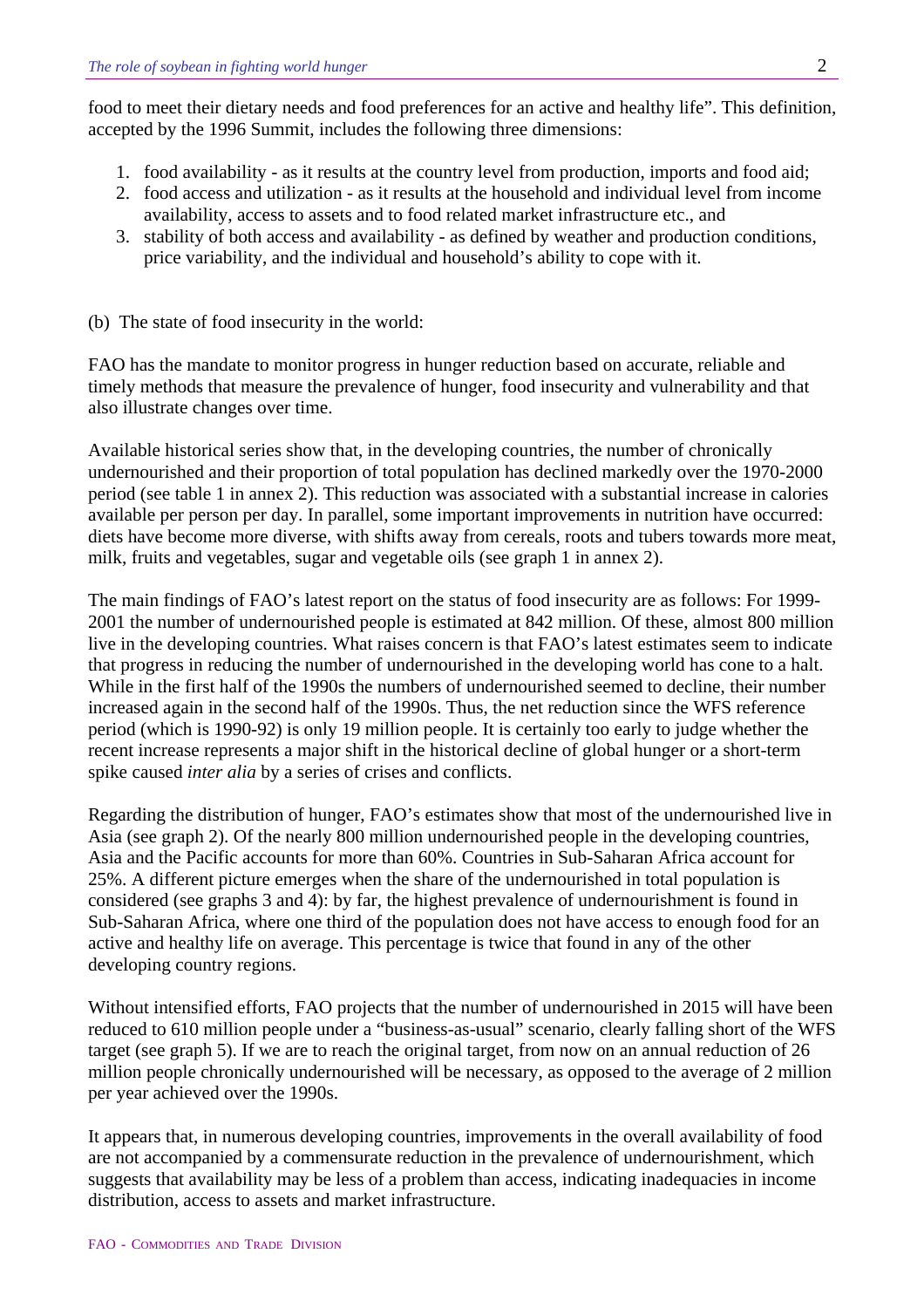It needs to be added here that in addition to undernourishment we observe also a rising problem of overnourishment and related chronic diseases – a trend which is no longer limited to industrial nations and includes more and more developing countries.

(c) FAO's initiatives to fight hunger:

Recent FAO initiatives to fight hunger can be placed in the context of a twin track approach that takes into account the multi-faceted nature of the problem to be addressed. The two main objectives are:

- (i) to foster through policy reform and by attracting investment rural and agricultural development (raising production and productivity in a stable and sustainable way) so as to create opportunities for the hungry;
- (ii) to take direct and immediate measures to enhance access to food, thus equipping the hungry to take advantage of opportunities in agriculture or other sectors.

Under this approach, actions taken contribute directly to the three dimensions of food security listed under (a) above, while at the same time responding to a particular policy and regulatory framework. Furthermore, FAO's initiatives are designed to integrate three types of action, namely (i) advocacy and information, (ii) policy advice, and (iii) technical assistance projects and programmes.

The main programmes currently under implementation are:

- International Alliance Against Hunger (IAAH)
- Anti-hunger Programme (AHP)
- Food Insecurity and Vulnerability Mapping System (FIVIMS)
- Intergovernmental Working Group on the Right to Food (IGWG)
- National Strategies for Food Security and Agricultural Development: Horizon 2015
- Regional Programmes for Food Security
- Comprehensive African Agricultural Development Programme (CAADP)
- Special Programme for Food Security (SPFS)

### **2. DEFINING THE ROLE OF SOYBEAN**

This chapter reviews the relevance of soybean production, consumption and trade at both the global and developing country level, paying attention to economic and technical aspects as well as issues related to food security.

#### 2.1 The overall importance of soybean

Consistent improvements in average yield levels and reductions in production costs have steadily improved the competitive position of soybeans among arable crops. Among oilcrops, soybean covers a leading role at the global scale. Currently, soybeans account for about 35% of total harvested area devoted to annual and perennial oilcrops. The crop's share in global oilcrop output is estimated at 44%. Cultivation is highly concentrated geographically (see table 2), with only four countries - USA, Brazil, Argentina and China - accounting for almost 90% of world output. Asia excluding China - and Africa, the two regions where most of the food insecure countries are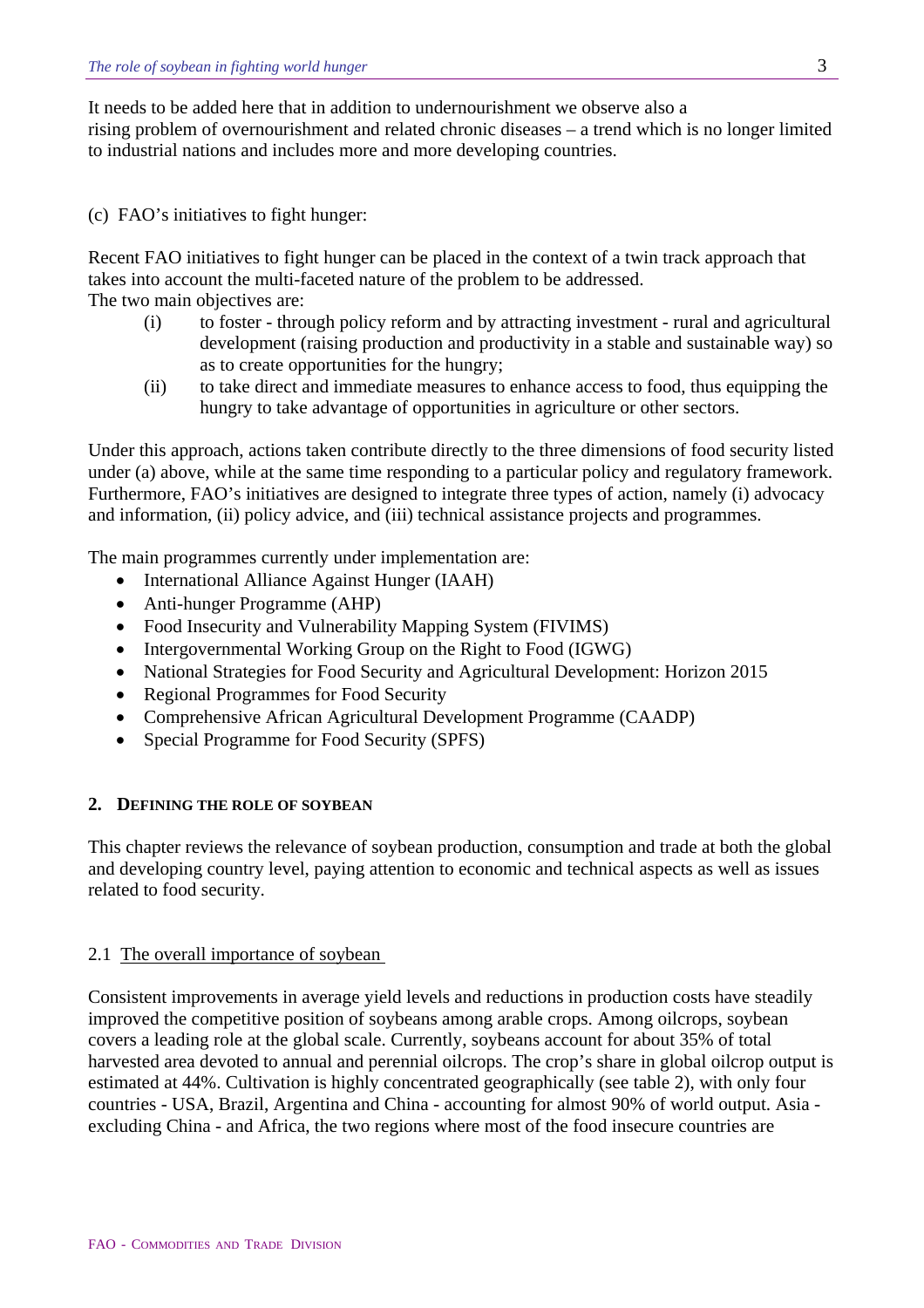located, together account for only 5% of production. Among countries classified as 'undernourished' <sup>[1](#page-3-0)</sup>, only India and Bolivia are significant producers of soybeans.

How important is soybean for human nutrition, in particular in developing countries? The contribution of oils and fats to human diets is best estimated by measuring their contribution to overall available dietary energy supplies (DES) expressed in calories (see table 3). While total oils/fats (from all sources) in the diet account for about 24% of DES globally, the percentage figure is 21 for developing countries and 33 for developed nations. Among developing nations, this percentage appears to be consistently below the group average in countries with a high prevalence of hunger. These figures refer to the total intake of oils/fats in whatever form and from whatever origin.

Finding a meaningful way to measure the importance of an individual oil, such as soyoil, is less straightforward. If the contribution of soyoil to total caloric intake from oils and fats is measured, the following picture emerges (see table 4): globally, soyoil occupies and important position in the diet; its role tends to be more important in developed than in developing countries, though variations at the regional and sub-regional level appear to be considerable. Measuring the contribution of soymeal to the diet - via livestock products - is even more problematic. It would require detailed information - at the country level - on the utilization of soymeal in individual livestock subsectors as well as detailed meat consumption data. In the absence of such data, per caput availability of soymeal can be calculated and used as approximate indicator of the importance of soymeal utilization in individual country groups, and the picture emerging is as follows (see table 5): average per caput availability of soymeal in developed countries exceeds that of developing ones by more than four times; and availability of soymeal in countries classified as undernourished is less than half of that calculated for developing countries as a whole, which suggests that soybean meal tends to relatively unimportant in the most food insecure countries.

#### 2.2 Crop production

Soybean has been grown as a commercial crop primarily in temperate ecologies for thousands of years, first in northern Asia and in more recent years in North America and countries of the Southern Cone of Latin America. The remarkable success of this crop in temperate zones is well known to all, but there is also a very important potential role for soybean in many cropping systems of the tropics and subtropics, where often the farms are mostly small and with little mechanization. Smallholder participation in development is one of FAO's major interests and concerns in regard to soybean expansion and utilization as it contributes to sustainable development and meeting goals of the World Food Summit. The driving forces for growth of such smallholder based soybean production include potential increases in farm family income to help lift them out of poverty, and also - in relation to sustainability - the need for an easy-to-grow, leguminous, rotation crop for the millions of hectares in cereal and root crop production. Farmers need to rotate crops to break disease and pest cycles and to maintain soil fertility, and the rotation crops need to be profitable. There are, in some cases, other options for rotation crops, but soybean can be a good choice especially when other legumes are subject to heavy insect and disease pressures and where there is a clear market link from the grower to the industry. Soybean is one of the few choices where major expansion in production area might be possible because of the crop's demand in the vegetable oil and feed sub-sectors, while in contrast the market for other legumes with food-only uses (e.g.

 $\overline{a}$ 

<span id="page-3-0"></span><sup>&</sup>lt;sup>1</sup> Throughout this paper (text and annexed tables), this group of countries is defined as those nations where, in 1999-2001, the undernourished were estimated to account for 20% or more of the total population. A person is defined as suffering from undernourishment when his/her daily calorie intake is estimated to be below 154 % of his/her Basal Metabolic Rate (BMR). The BMR takes into account country-specific values for population age, age-structure and height.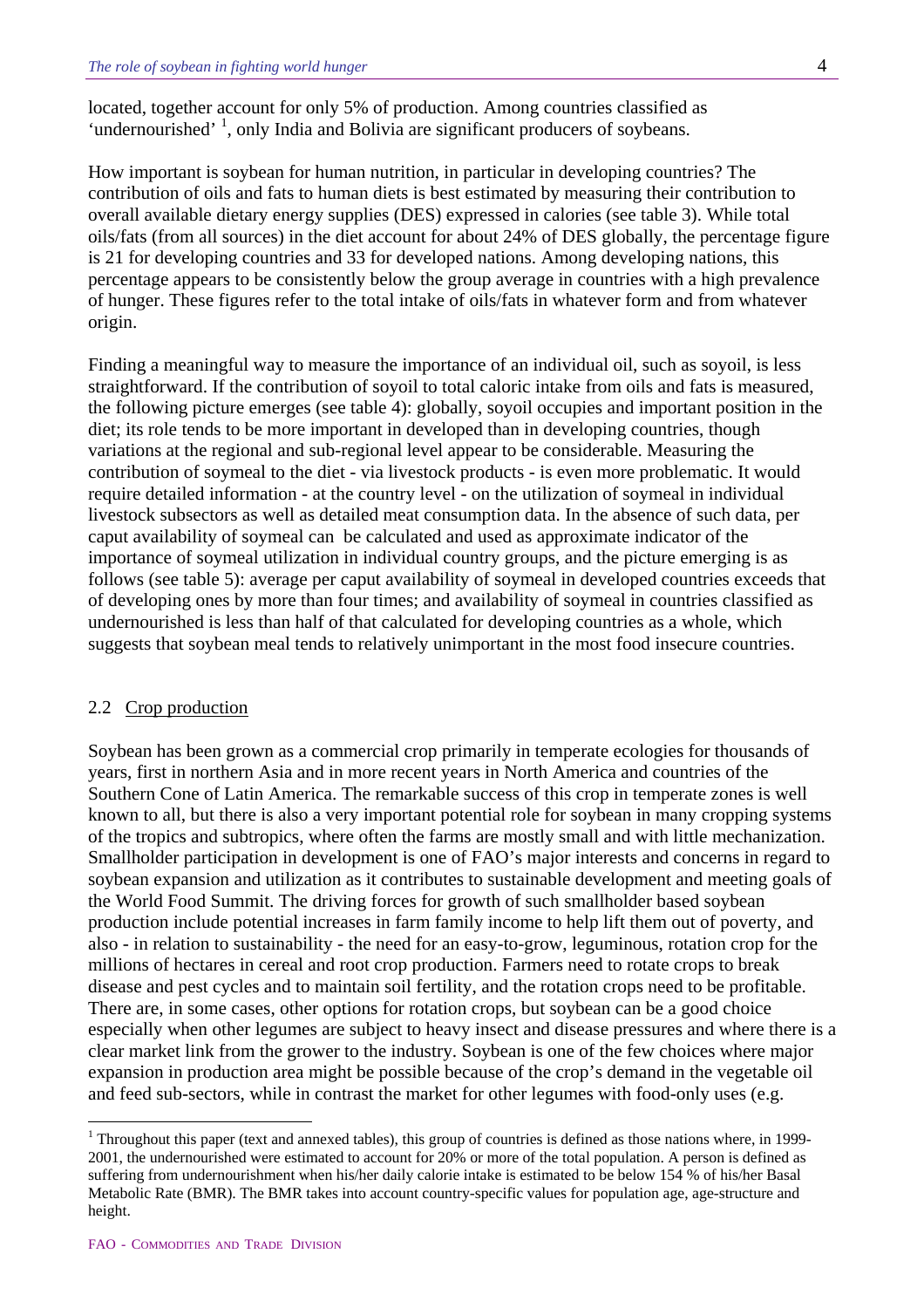cowpea, *Phaseolus* beans, lentils, pigeon peas, etc) becomes rather quickly saturated when the area of cereal crop rotation reaches even 10% of total cereal crop lands.

What are the constraints for tropical soybean, and can they be overcome? The initial problem that most commercial high-yielding varieties from temperate ecologies flower too early under the short day-length conditions of the tropics has already been overcome through breeding programmes such as those in Brazil, India, Thailand, Nigeria, etc. Another constraint - the effective symbiosis with rhizobium for nitrogen fixation - has also been largely overcome by use of selected seed inoculants and/or the selection of soybean varieties capable of effective nodulation with indigenous rhizobial populations existing already in the soils (Nigeria is a good example of this approach of promoting promiscuously nodulating varieties). The issue of poor seed longevity of soybean stored between growing seasons in humid tropical zones remains problematic. For this reason, soybean is often excluded as a crop option in humid ecologies unless sophisticated seed processing is available. In some cases this seed viability problem is being managed by transporting seed at the time of planting from dry areas, where seed keeps well. Varieties can be developed with improved seed longevity but sustained efforts are required. Like for other crops, pest and disease control in soybean can be problematic, requiring IPM approaches to reduce costs and environmental problems.

Access to local markets appears to be the main constraint in many developing countries in the tropics and sub-tropics where local soybean production could improve farmer incomes and the sustainability of the production system. Often soybean is imported into countries by the local vegetable oil and feed industries and as a consequence no demand for the crop is felt in the farming community. Where good market links from processors to local farmers have been made, as in Nigeria and especially in India, the farmers generally respond and the crop finds a good home in diverse cereal and root crop based production systems. Farmer incomes improve and the production systems become more sustainable. The rate of smallholder-based soybean production increase in India is one of the most remarkable stories in recent agricultural history. Many farm communities where the crop has found a niche have had substantive improvements in income and quality of life. Soybean can be a valuable alternative crop for many small-holder producers and FAO would like to see such opportunities replicated where the crop fits.

Much criticism has been raised about expansive mono-crop soybean in fragile ecologies such as the savannahs of Brazil. Improved policy on use of forest margins and promotion of good agricultural and forestry practices are under review in Brazil and elsewhere. There were and still are, however, serious problems. Some of these problems are being addressed by changes in production practices of farmers with technical support from research institutions, such as EMBRAPA. Perhaps the biggest improvement is the rapid farmer adoption of zero tillage technologies in both North and South America. Brazilian farmers are world leaders in adoption of no-till in response to both environmental concerns and also because it improves their income. FAO and other organizations are promoting conservation agriculture based on zero-tillage technologies for small as well as largeholder farmers in many production systems and ecologies. Another improvement is crop rotations, including maize, rice, wheat, and in some cases the incorporation of under-sown pasture and other cover-crops to ensure soils are always protected from erosive forces.

Oil palm is a major competitor with soybean oil, but while the palm produces far more oil per unit area than soybean, soybean's role is expected to be secure as the protein meal derived from soybean is in huge demand and oil is a very lucrative by-product. It is also true that oil palm is generally grown in different ecologies than soybean, so there is a certain amount of geographical complementarity.

Finally, soybean is one of the crops where biotechnology applications are particularly important. Commercial production of genetically modified soybeans has increased fast in recent years, with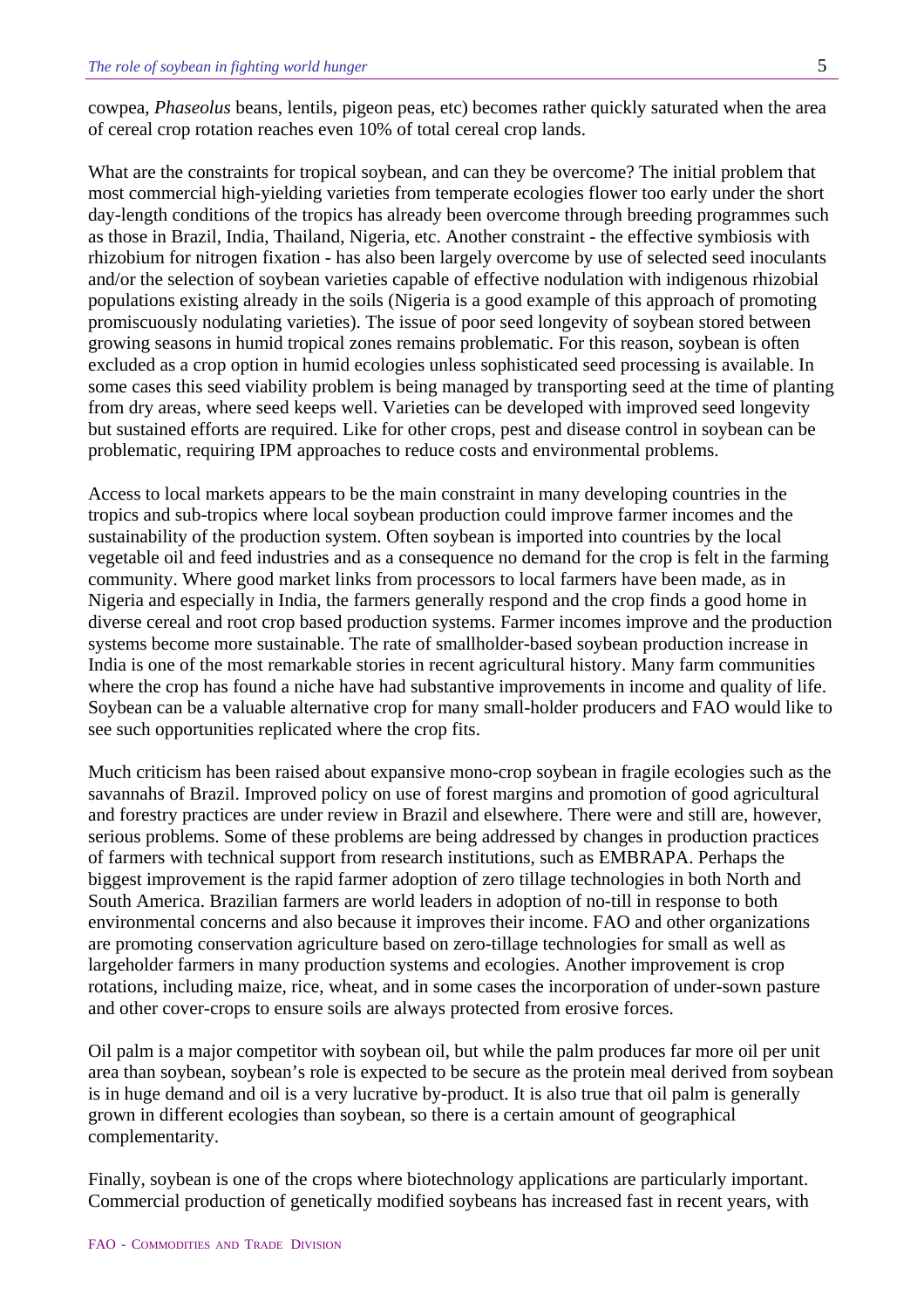important repercussions for consumption and trade. For FAO, the issue of GM soybean or any other crop is dependent on country policy. In general, FAO's position on GMOs is that the technologies involved merit consideration on a case by case basis, when food safety and biosafety aspects have been analyzed scientifically in the context of the local situation. The advent of GMO soybeans has created enormous debate and the scope of the arguments cannot be described here. The assessment of GMO soybean in terms of its impact on trade, food security, poverty, and the sustainability of agriculture represents a complex task that goes beyond the scope of this paper.

#### 2.3 Economic aspects

Soybean is a high value and profitable crop. The economic viability of soy production is determined by the commercial utilization of both its subproducts, meal and oil, which, respectively, account for about two thirds and one third of the crop's economic value. Soyoil and meal are consumed worldwide as food and animal feedstuff respectively. Soymeal accounts for over 60% of world output of vegetable and animal meals and occupies a prominent position among protein feedstuffs used in the production of feed concentrates (see table 6), while soybean oil is the single most important vegetable oil, accounting for 20% of global vegetable oil production (see table 7). Its dominance over other vegetable oils has diminished somewhat following the advent of palm oil, which now accounts for at least 18% of total production. The widespread use of soybean oil in particular as edible oil is mainly due to (i) its plentiful and dependable supplies, (ii) its competitive price and (iii) its neutral flavour and its stability in both unhydrogenated and partially hydrogenated form. Indirectly, the rapid rise in the demand for compound feed has contributed considerably to the rise in soybean and soyoil production.

What is the current contribution of soybeans to income generation at the national, sectorial and household level and how could it be measured? Soybean contributes significantly to the total value added by the agricultural sector in the major producing countries and particularly so in Brazil, Argentina, Paraguay and the USA . In these countries, soybeans and its two main sub-products also occupy an important position in export earnings from agriculture as well as in terms of total merchandise exports (see table 8). A few other countries, notably India and China, are also involved inexports (mainly soymeal) but these play a more limited role and are subject to considerable year-to-year variation. Among the group of undernourished countries, apart from India, Bolivia is the only country that derives significant income from exportation of soybean and derived products.

Moving to the farm household level, it appears that the bulk of the world's soybean production comes from medium to large-size farms that are characterized by capital intensive production methods and a high level of mechanization. In addition to producers in North America and the EU, this also applies to the average soybean farm in South America. The situation is different, however, in Asia (China, India, Indonesia, Japan, PDR of Korea, Thailand, Vietnam) and in Africa (Uganda, Nigeria), where soybean tends to be produced - sometimes predominantly - on a smaller scale, normally involving labour intensive cultivation methods. In these regions, the contribution of soybeans to the food security of small rural households tends to be relatively more significant, albeit its overall importance remains low due to the crop's limited role in total cultivated area.

A particular feature of the soybean economy is that considerable value addition occurs at the downstream stages of the production and processing chain. On-farm storage of soybean plays a minor role and small-scale processing and marketing at local level is only relevant in those statistically less important - areas where soybeans are directly consumed as food. At the global level, the bulk of soybeans produced is stored and shipped in bulk to large-scale industrial units for further processing into oil and meal. Downstream transformation and subsequent - partly export oriented - marketing of end products can thus be considered as completely separate economic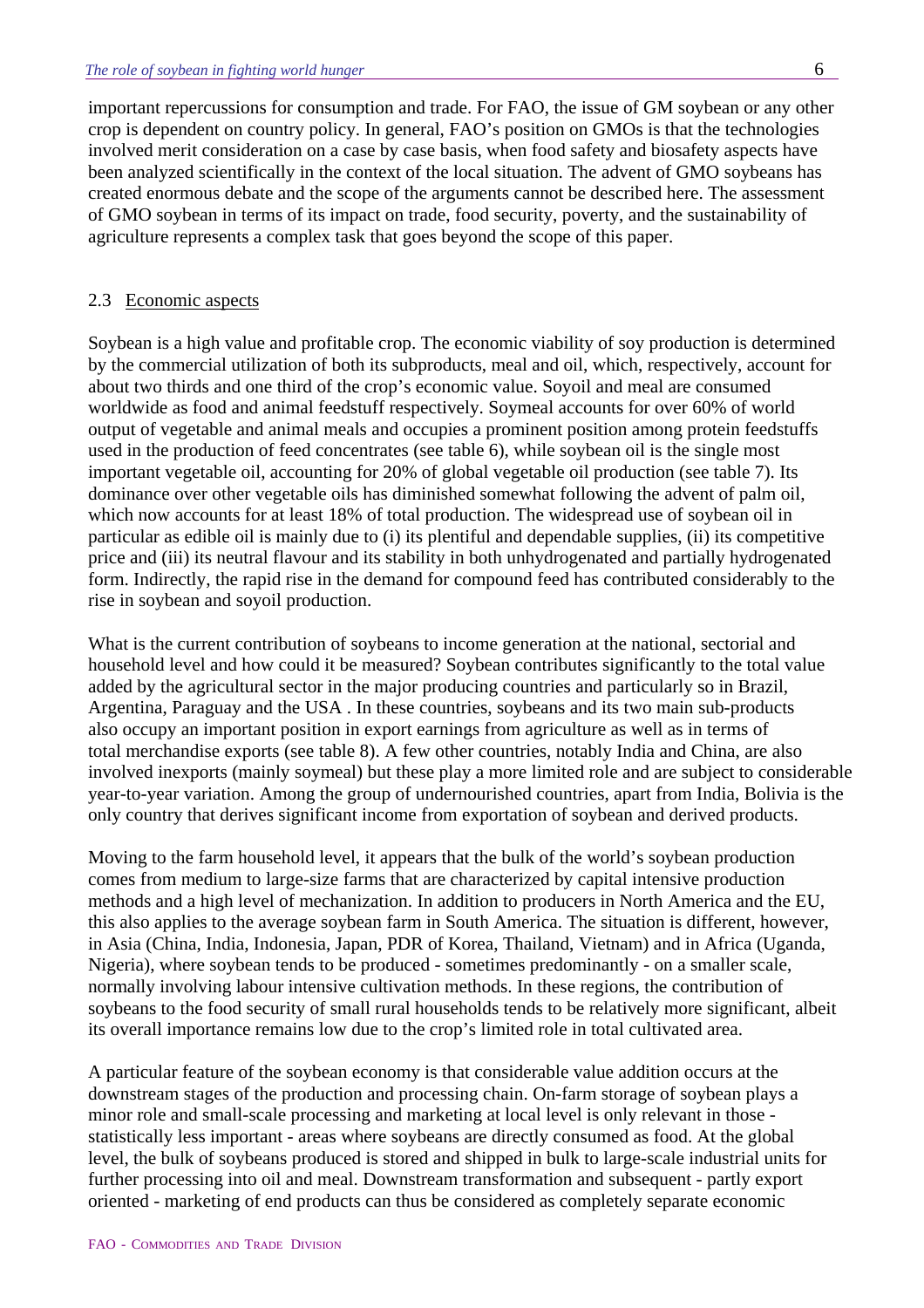activities that generate considerable value outside the agricultural sector as such, which explains the economic importance of soybean for food industries and markets at the national as well as international level.

#### 2.4 Consumption patterns

While soyoil is produced in a limited number of countries only, it is widely traded and thus available in almost every country of the world. At the global level, annual per caput consumption is estimated at 3.2 kg (see table 9). However, when disaggregated, consumption levels differ widely, with average consumption levels in industrialized countries almost three times that observed in developing nations. Also the share of soybean oil in total vegetable oil consumption or total oils & fats intake varies considerably between regions and countries (see table 10), depending on numerous factors such as the availability of locally produced oils, consumer habits and preferences, local and international market prices and national trade policies. Overall, during the last two decades, two oils, soyoil and palm oil, have strengthened their position vis-à-vis all other oils and fats, with palm oil recording the fastest growth rates (see table 11). These two oils are close substitutes and both products are widely traded - at comparable price levels - on the global market (see graph 6).

Regarding vegetables oils & fats in general, available statistics indicate that consumption tends do increase faster in poor countries than in middle- and high-income countries, and some national studies seem to confirm that extra income enhances fat intake of the poor more than that of the rich. Consequently, in the long term (i.e. by the year 2030), FAO anticipates oilcrop products to account for as much as 45 out of every 100 extra kcal added to average diets in developing countries, which implies a continuation and intensification of the recent trend. Relatively high income elasticities of demand explain why there is considerable scope for increasing average per caput consumption of vegetable oils in developing countries. Soyoil, together with palm oil, is certainly well placed to play a central role in this expansion.

Also soymeal is widely consumed and has penetrated markets in most regions - thanks to the expansion of intensive livestock production methods that are based on the use of high protein compound feed not only in developed countries but also in parts of the developing world, e.g. broiler production in Asia. Although close to 60% of global utilization occurs in developed countries, annual growth in consumption in developing countries by far exceeds the expansion recorded in developed countries, mainly reflecting changes in consumer habits triggered by income growth (see table 12). However, it needs to be emphasized that in the diet of low-income and chronically food insecure populations meat consumption generally occupies a secondary role as most of the protein consumed tends to come from vegetable origin.

#### 2.5 Trade patterns and trends

Within the soy complex, beans account for about half of the total value of trade; the shares of soymeal and soyoil are 35 and 15% respectively, while that of soyfoods is negligible. Soyoil occupies a dominant position in global vegetable oil trade both in volume and value terms. However, over the years, palm oil has become a major competitor, and the two oils directly compete for market share, based on their relative price. Soymeal, on the other hand, as a high value ingredient for compound feed, occupies a leading position in global feedstuffs trade.

The widespread consumption of soyoil and soymeal is made possible by the exportation of soybeans and their products by a few major producing countries to a large number of importing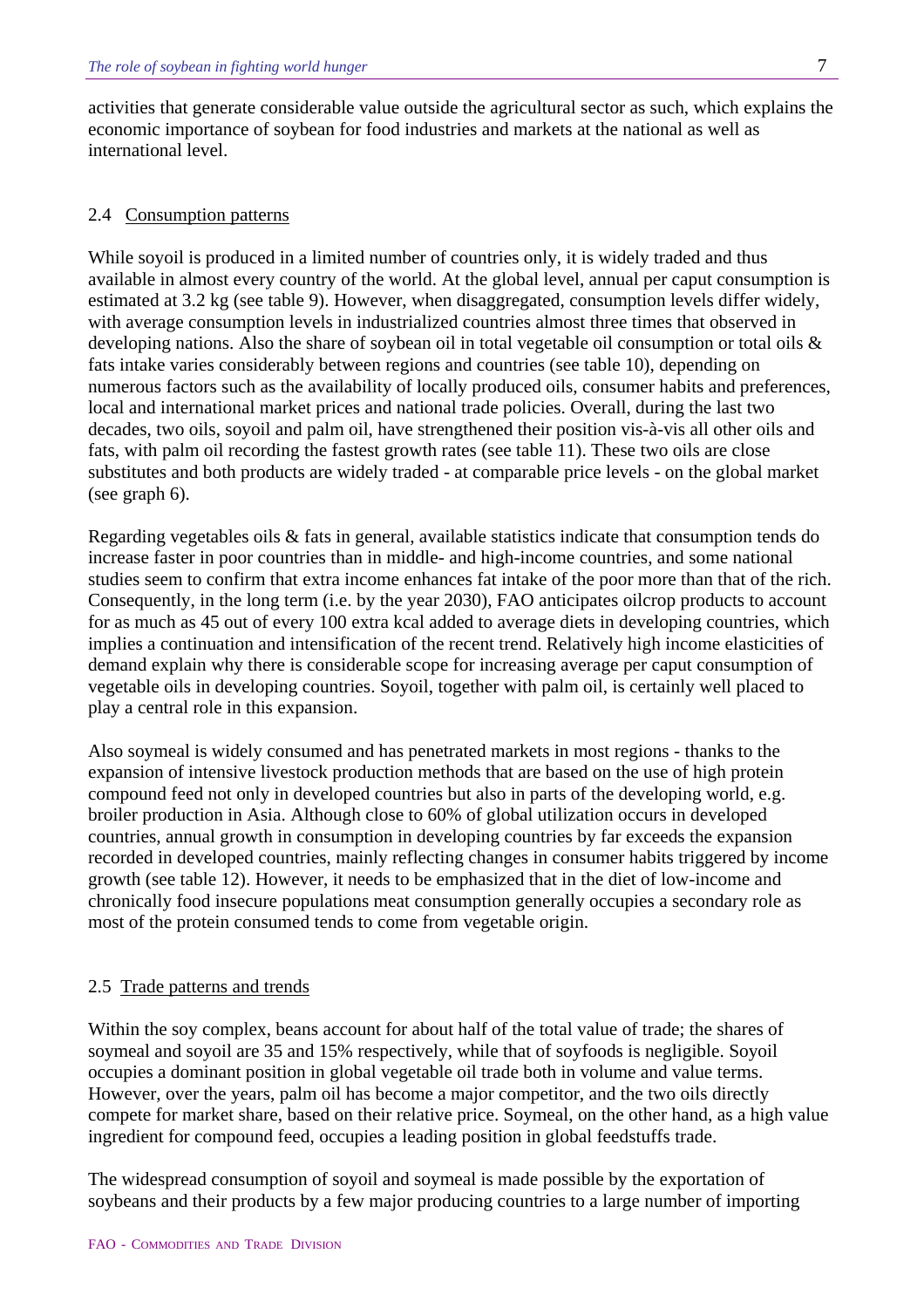countries. Around one third of global soybean, soyoil and soymeal production enters trade (see table 13). This proportion is significantly above that recorded for other agricultural commodities. The key producing countries export a combination of beans and their two subproducts, depending on the requirements of the market and domestic policies. A main feature of the market is the high level of concentration, with five countries (two developed and three developing) accounting for over 90% of the market (see table 14). The main competitors on the export market are USA, Brazil and Argentina.

A large number of countries are involved in the importation of soybeans and/or products for domestic consumption and, in some cases, for re-exportation purposes. Depending on domestic demand, which is also determined by the structure of the local processing industry, countries import either the raw material, soybeans, or directly soyoil and/or soymeal. In recent years, a number of importing countries have shifted from the importation of soyoil or meal to purchases of beans, which reflects efforts to promote processing - and thus value addition - at the domestic level.

During the 1990s, developing country imports of soybeans and derived products more or less tripled in volume terms; this group of countries contributed to about three quarter of the expansion in global trade, reaching market shares, in 2000, around 50 and 70% respectively for soymeal and soyoil (see table 15). The extraordinary growth experienced by trade in soybeans and products has thus been largely driven by economic expansion in developing countries, with Africa and in particular Asia playing a central role. It needs to be emphasized here that, among developing countries, the contribution of imported soybean products to the rising average intake of dietary energy and protein has been and will likely continue to be of utmost importance.

Typically, imports have surged where domestic demand has expanded faster than production. As a result, the contribution of net imports to domestic consumption has surged in numerous developing countries in recent years (see tables 16 and 17) , in some cases involving big upward leaps in import volumes, with corresponding rises in import bills. Outstanding examples include China and India. In the former, roughly one third of domestically consumed soymeal originates from imported soybeans, while in the latter, almost 40% of domestic vegetable oil supply is covered by imports.

#### 2.6 Nutrition and related health issues

The role of soybean products in overall food consumption has been outlined briefly in section 2.1 above. In what follows, the nutritional value and health benefits associated with the consumption of soyfoods on one hand and soy oil on the other shall be discussed.

#### (a) Soyfoods:

The consumption of soy-based foods derived from the whole fresh bean has a long tradition in numerous Far Eastern countries (Taiwan and other parts of China, Japan, Indonesia, DPRep. of Korea, Rep. of Korea, India, Thailand, Vietnam) as well as in specific pockets of Africa (notably Nigeria and Uganda). Traditional soyfoods - such as miso, tofu, tempeh, soya sauce etc. - are derived either directly from the whole fresh bean or after processing of the bean into soymilk and are consumed either in fermented or non-fermented form. In the recent past, the range of soyfoods has expanded to include (i) fresh beans and sprouts, (ii) dairy substitutes such as soy milk, cheese etc., (iii) grain products such as soybread, pasta and flour, (iv) meat substitutes, and (v) soy spreads and pastes. Although, in recent years, soyfoods have been introduced in many more countries in the developed and developing world, the share of domestic soybean supplies intended for direct consumption - as opposed to crushing - remains below 10% at the global level, an average figure that masks strong differences between main geographical regions.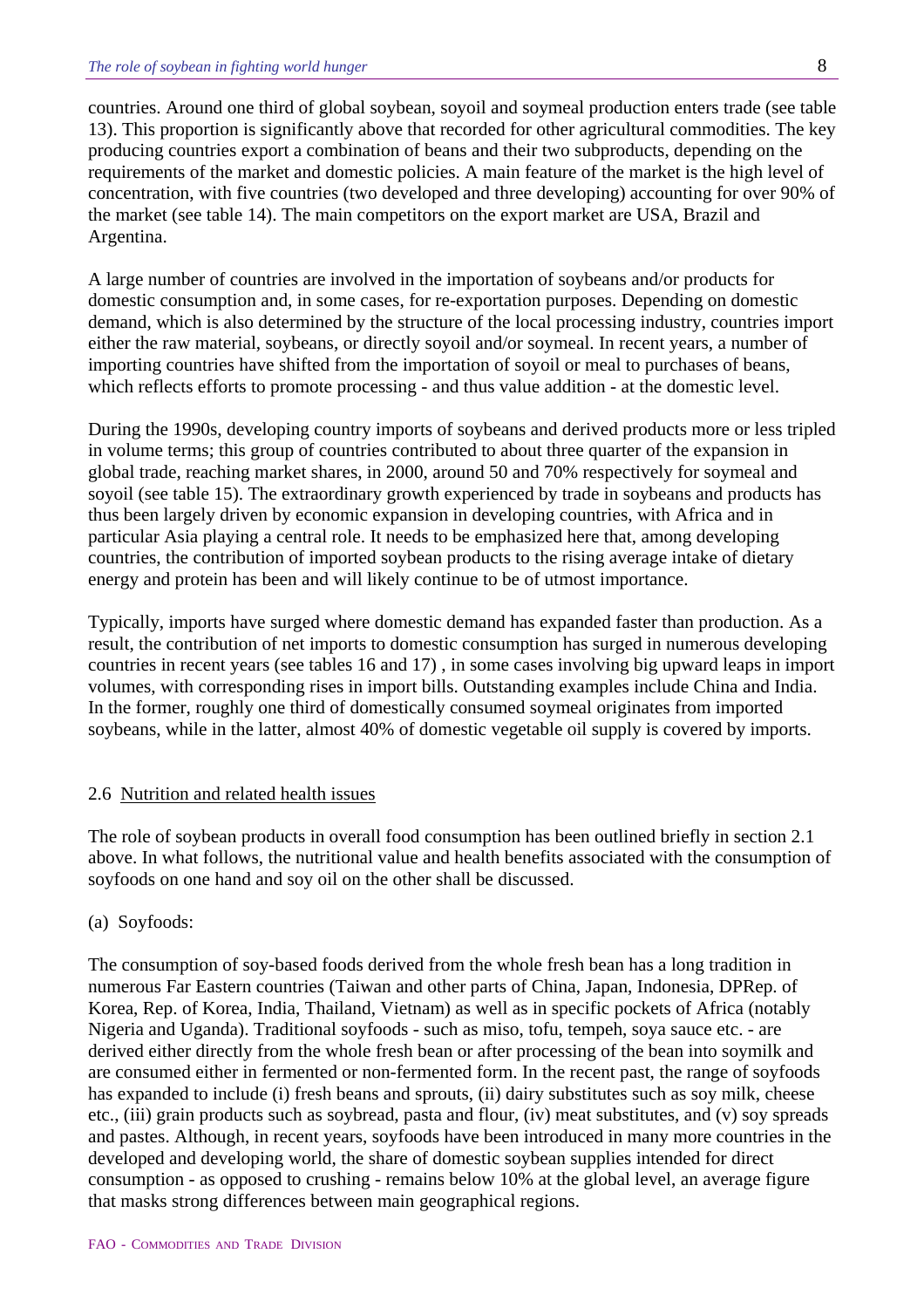Soy-foods are generally considered to be nutritious and healthy based on their nutrient composition which includes protein, fat, carbohydrates, dietary fibres as well as minerals and phytoestrogenes (or isoflavones). With regard to the latter, recent scientific studies associate the consumption of phytoestrogen-rich diets – e.g. Asian diets rich in soybeans - with a lower risk of the so-called "western" diseases, i.e. coronary heart diseases, osteoporosis, hormone-dependent forms of cancer and menopausal symptoms. The health-benefits of isoflavones contained in soyfoods have been explained by their structural resemblance to endogenous oestrogen, showing oestrogenic and antioestrogenic properties as well as anti-oxidative, anti-proliferative and anti-angiogenic properties which are non-hormonally dependent.

Based on the above and considering the economic and technical limitations prevailing in tropical developing countries, the direct consumption of soybeans as a nutritious food that is economically accessible for large parts of the population appears to be appealing. However, the observed slow spreading of soyfoods outside the prevailing traditional areas of consumption seems to suggest that a relatively low level of consumer acceptability of these products is likely to stand in the way of a significant expansion in consumption.

(b) Soy oil:

 $\overline{a}$ 

Soybean oil is the most widely consumed vegetable oil worldwide. Although it is used as cooking oil in private households its main use is that of key fat ingredient in industrial food manufacturing, where, closely followed by palm oil, it represents the most commonly used fat.

The role of oils & fats in general and sovoil in particular in human nutrition and specific health aspects associated with their presence in the diet deserves particular attention. Of particular interest is their potential contribution to the prevention of diseases. In general, the incidence of chronic, non-communicable diseases (NCDs) is growing rapidly. In developing countries, these diseases exist alongside hunger and undernutrition and are becoming increasingly important. One major determinant of this growing health burden is the so-called 'nutrition transition' observed in many developing countries, that is rapid socio-economic, demographic and technological changes in society that induce a shift in habitual dietary consumption. Nutrition transition does affect vegetable oil consumption in developing countries, in that urban as well as rural populations seem to be undergoing a gradual shift away from traditional, locally produced oils and fats towards other, readily available and attractively priced vegetable oils, notably imported soy oil and palm oil, that are consumed either directly or as ingredients in commercial food products.

In this context, an evaluation of consumption trends against broad population nutrient intake goals appears to be of interest. With regard to ranges proposed for the total intake of oils/fats  $\frac{1}{2}$  $\frac{1}{2}$  $\frac{1}{2}$ ,

<span id="page-8-0"></span> $<sup>1</sup>$  In this paper, reference shall be made to the following ranges that have been proposed by an expert consultation</sup> convened by WHO and FAO in January 2002; ranges are expressed in percent of total dietary energy consumed:

| <b>Total Fat</b>            | $15 - 30\%$ |
|-----------------------------|-------------|
| Polyunsaturated fatty acids | $6-10%$     |
| Saturated fatty acids       | $< 10\%$    |
| Trans fatty acids           | $< 1\%$     |

The above ranges reflect broad population intake goals - not individual dietary guidelines - that aim at ensuring that average population moves towards the recommended targets in order to reduce the risk within the population of dietrelated diseases. Obviously, these broad goals need to be interpreted in country-specific situations, i.e. adapted to specific diets and sub-groups of population by taking local circumstances and the individuals' needs into account.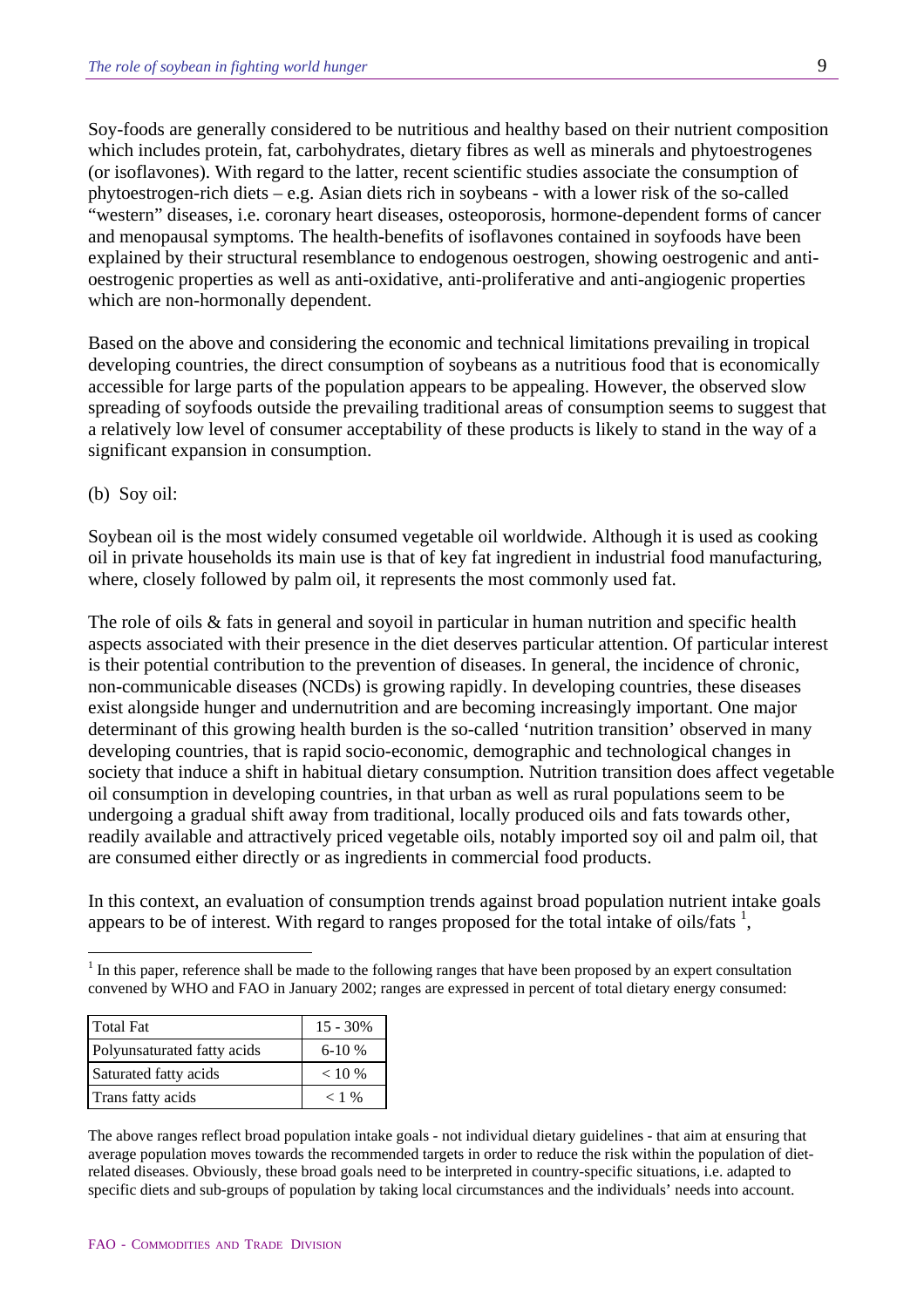preliminary statistical analyses conducted by FAO suggest that, on average, total fats intake is within recommended ranges in developing countries but has exceeded the upper limits in developed countries. The steady and strong expansion of global soyoil and palm oil consumption has played and is likely to continue playing an important role in this regard. A number of developing countries, notably in Sub-Saharan Africa and South Asia, are expected to remain below the recommended lower limits; notwithstanding, a growing number of developing nations are anticipated to reach and then exceed the recommended upper limits. Many mid-income developing countries and most developed nations will rapidly exceed the recommended upper consumption limits, often by a considerable margin, leading to malnutrition and potentially raising the exposure of populations to health risks, for example regarding obesity. The observed rise in soy and palm oil consumption may thus be associated with benefits as well as disadvantages and risks depending on the country and population group concerned.

Nutrition goals also refer to the desirable fatty acid composition in the diet. Each oil/fat is characterized by a particular fatty acid composition, and maximum and minimum levels have been proposed regarding the presence of individual fatty acid groups in diets.<sup>[1](#page-9-0)</sup> Reportedly, diets with potentially negative health implications are those where saturated fatty acids and/or trans fatty acids are in excess of certain desirable levels, while diets including oils/fats rich in mono or polyunsaturated fatty acids tend to be considered as more healthy. In individual countries and population groups, diets include different proportions of these fatty acids depending on the oils and fats consumed. A meaningful evaluation of consumption trends by population groups or countries requires detailed information on the pattern of oils/fats consumption, based on representative individual and household consumption surveys in both urban and rural environments. At the present time, such information is not available, and thus no general conclusions can be drawn.

In conclusion, it is important to recognize, in many developing countries, the coexistence of conditions which predispose them to the "double burden" of undernutrition on the one side and partly diet-related NCDs on the other - a circumstance that further complicates the assessment of the role of an individual foodstuff like soy oil in the food security context. While soyoil can be expected to maintain and further strengthen its position in global consumption of oils and fats, nutritional considerations are likely to play an increasing role in the future.

In the longer term, dietary recommendations relating to the intake of oils and fats could modify consumption behaviour, initially in developed countries but gradually also in developing countries. In turn, crop production patterns, trade as well as food processing, distribution and marketing could be affected. At the same time, any dietary adjustment process will take place in the presence of other changes, notably the ongoing liberalization of trade, globalization of food production, processing and distribution, urbanisation, technological progress etc. The entire prospect is raising considerable concern in the global oil/fats industry - a highly specialized and competitive sector that, due to high costs associated with changes in the production chain, is particularly susceptible to changing market conditions. The industry is expected to increase efforts to adjust to possible health related shifts in demand. For instance, investments into technologies that allow altering the fatty acid composition of individual vegetable oils via genetic modification of the underlying crop can be expected to rise. Also, the manufacture of vegetable oil blends that combine the nutritional

 $\overline{a}$ 

<span id="page-9-0"></span><sup>&</sup>lt;sup>1</sup> Soyoil is, on average, composed of 14% saturated fatty acids, 23% monounsaturated and 58% polyunsaturated fatty acids. Due to its relatively low melting temperature, soy oil (as several other major vegetable oils) needs to undergo hydrogenation when it is used in food manufacturing where hardened fats are required. In this process, trans fatty acids are formed. The fatty acid composition of palm oil - the main competitor to soyoil at the global level - shows more saturated and monounsaturated fatty acids and less polyunsaturated fatty acids. However, as a semi-solid oil (thanks to a higher melting point) palm oil can be used in food processing without hydrogenation, thereby potentially limiting the trans fatty acid content of the end products.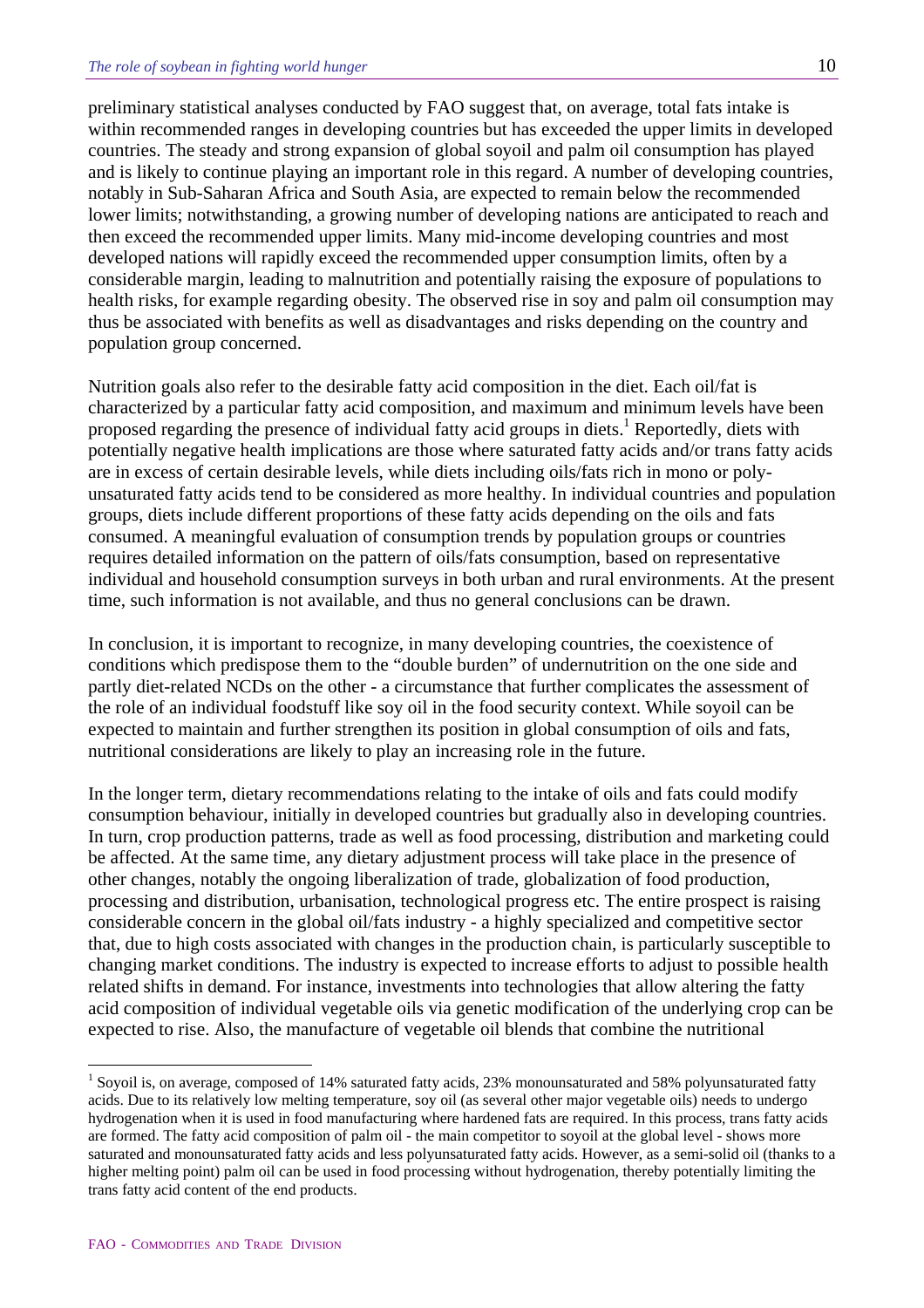characteristics of individual oils in an optimal manner is likely to become increasingly important as is research on the beneficial health properties of nutrients contained in specific vegetable oils and oilcrops. Over the next few years, attention could focus in particular on oilcrops other than soybeans, notably oil palm and coconut, possibly leading to changes in their competitive position vis-à-vis other oils.

#### **3. MAIN FACTORS SHAPING THE SOYBEAN ECONOMY AND RELATED FOOD SECURITY ISSUES**

The previous chapter has illustrated the important position hold by soybean with regard to agricultural production and trade as well as food consumption, making special reference to developing countries and to technical, economic and nutritional aspects. This chapter will attempt to identify the key factors that actually shape the global soybean economy and discuss related implications for developing countries' food security. The interplay of market forces on the one hand and government policies on the other is believed to be the main determinant in this regard.

### 3.1 The role of government policies

It is commonly recognized that the pattern of national and global agricultural production, consumption and trade and the accompanying allocation of production factors within and between individual countries are strongly influenced by national as well as international policies. Therefore, the assessment presented in the previous chapter - which highlighted the potential benefits (from an agronomic, economic, food security and nutritional perspective) associated with soybean production and consumption especially in low-income food insecure countries - needs to be re-examined against the prevailing policy setting.

The scope of this paper does not allow providing a comprehensive account of national policies affecting soybean production, trade and consumption. A brief summary of relevant policies currently in place and of the main trends observed is annexed to this paper (see annex 1). The review of those policies confirms that a wide range of government measures is in place and strongly affects the allocation of resources among agricultural crops at both the national and global level. In the specific context of this paper, the question arises whether such policy measures are being or could be used to encourage the expansion of soybean production or consumption in food insecure developing countries. The following observations seem to point toward a negative answer:

- (i) the global pattern of oilcrop production and consumption appears to be strongly conditioned by domestic support policies implemented in developed countries, which used to (and to some extent continues to) significantly distort overall markets in such a way to prevent most developing countries from moving into soybean cultivation;
- (ii) national agricultural and food policies tend to be strongly influenced by a country's overall economic and trade interests; as a result, the scope for sector or crop-specific support measures tends to be limited, particularly in developing countries;
- (iii) often governments face the need to satisfy a wide range of potentially contradicting policy objectives; as a result, support measures tend to be designed in such a way that they serve multiple purposes and benefit larger sections of the market rather than just one particular crop, group of farmers or consumers; single-commodity oriented food security policies are rarely favoured by policy makers in developing countries;
- (iv) in developing nations, where public support is severely limited by budgetary constraints, the preferred means of governments intervention appears to be trade control measures; the latter, however, carry the risk of protecting domestic processing industries' interests more than those of farmers or consumers of agricultural products;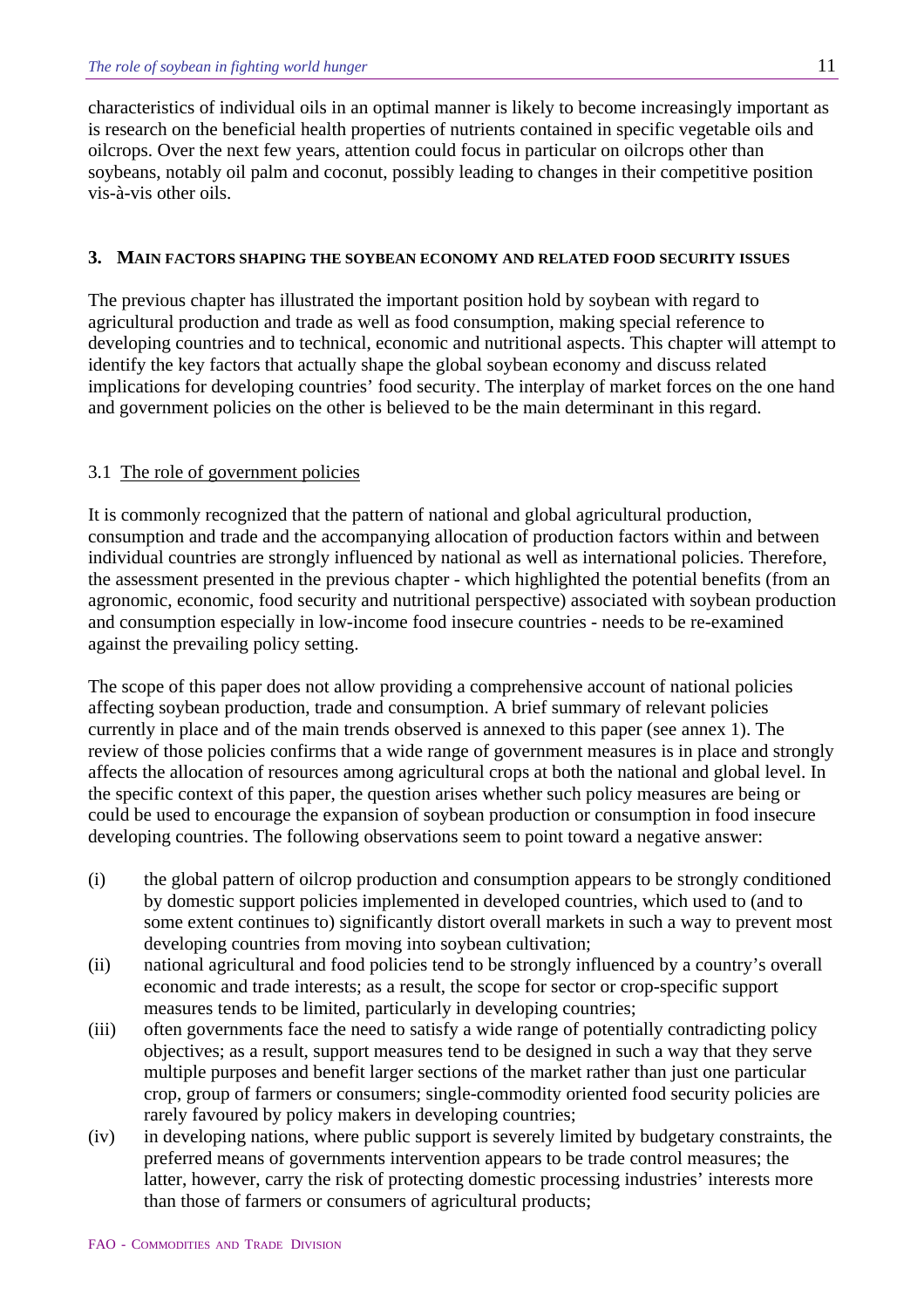- (v) the on-going global liberalization of trade is strongly favouring the integration of developing countries into international markets, possibly weakening the incentive of these countries to develop food production for domestic use;
- (vi) in general, government programmes appear to be primarily directed toward agricultural production/income and trade policies; the level of complementarity between such programmes on the one hand and food and nutrition policies on the other seems to be low.

From the above assessment it emerges that, given the current policy context, the implementation of food security policies that focus specifically on the promotion of oilcrop production in food insecure developing countries are prone to face a number of obstacles, thus limiting the prospects for soybean cultivation to move into new regions.

#### 3.2 Key market forces and related food security aspects

This last section attempts to describe in a comprehensive manner the set of forces that determine the shape of the global soybean economy and to discuss related food security aspects.

Over the last decades, the global soybean economy has undergone important changes under the influence of technological innovations, national and international policy measures and gradual shifts in demand. In the process, South and North America established themselves as the world's leading producers and suppliers of soybeans, aided by a rich natural and/or financial resource base, the swift introduction of new technologies and production incentives coming from government support programmes and other national policies.

This process has resulted in today's global soybean economy being characterized by a high level of concentration and specialization throughout the commodity chain. The type of technological advances introduced in soybean cultivation and processing have been such that economies of scale have become a key determinant for the industry's structure at the national and global level. High investment costs involved in soybean cultivation, storage, crushing and marketing have fostered vertical integration within the sector as well as horizontal operations across commodity sectors and countries. As a result, today's global soybean economy tends to be shaped by a relatively small number of countries and international business conglomerates that control a highly competitive and mature market. Strong price competition, high levels of market concentration and further private sector consolidation are expected to persist and possibly increase further in the coming years, driven by, inter alia, increased pressure from competing commodities (e.g. palm oil) and the prospect of further technical innovations, particularly in the area of biotechnology.

The above described structure of the industry explains why, as reported in section 2.2 above, small countries/producers in Asia or Africa are facing major difficulties in taking up commercial production of soybeans. In these countries, which normally have easy access to imported soy or palm oil, price competition is increasingly felt down to the level of rural markets, thus lowering farmers' production incentives. This situation also undermines private sector investment into research and development activities aimed at improving soybean productivity, for example the introduction of traits of economic importance into locally adapted varieties. These disincentive effects are compounded by the recent tendency of governments to scale down direct production support and related protection measures, which, in the case of oilcrop products, is leading to increased integration into international markets and rising levels of import dependence.

Therefore, although technically feasible and generally desirable from an agronomic, income generation and nutritional point of view, the prospects for a widespread introduction or significant expansion of soybean cultivation in low-income, food-insecure countries in Asia or Africa remain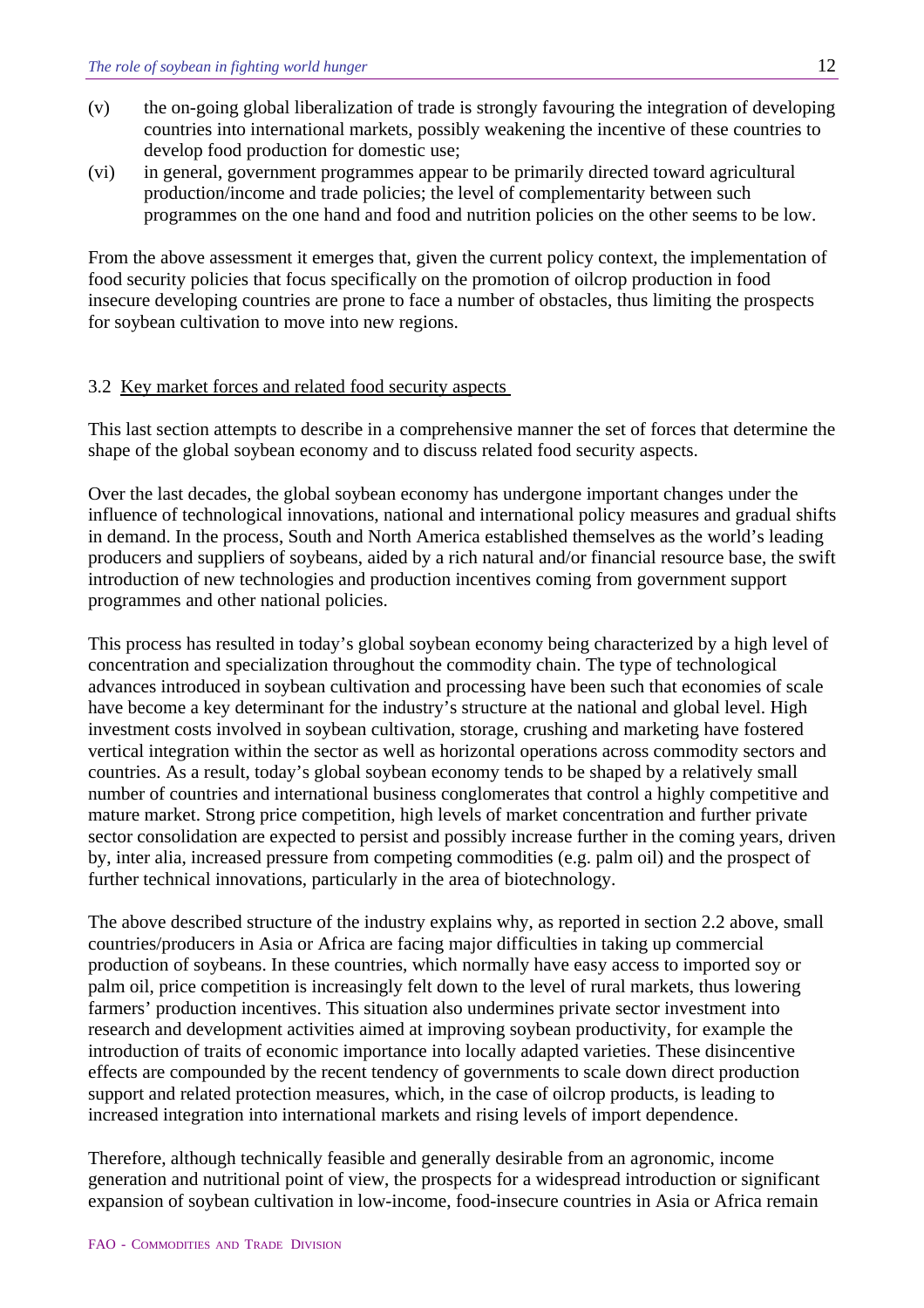rather uncertain (notwithstanding some positive exceptions like India and Nigeria<sup>[1](#page-12-0)</sup>). For these countries, diversification into other commodity sectors that offer better market opportunities at the local, regional or international level may prove to be more remunerative than moving into soybean cultivation, where, in addition to facing highly competitive international markets, producers would need to overcome a technology gap.

How does the situation described here affect domestic food security in developing countries? The reliable supply of competitively priced soyoil and meals, together with the on-going liberalization of agricultural trade have allowed imports of many low-income, food insecure developing countries to grow at a steady and fast pace, contributing to stable and normally rising levels of per caput consumption. In general, the fact that this development tends to increase the dependence on imports is not in conflict with strategies aimed at improving national food security.<sup>[2](#page-12-1)</sup> However, the question whether or not the described path does represent an optimal solution can only be answered on a country-specific basis, using an across-commodity perspective that takes into account a country's overall production pattern, total food balance, net trade position, balance of payments and national policy goals - just to name the main factors.

While the above general observations hold for the average food insecure country importing soybeans or soybean products, a few qualifications need to be made, especially with reference to the particular structure of the world market for soybeans and derived products. The high level of concentration observed in global soybean production and exportation can lead to instabilities in the market that are potentially detrimental for both exporters and importers, and thus producers and consumers. Producers and exporters in major soybean supplying countries tend to be susceptible to external shocks that are outside the direct control of the industry. Major destabilizing factors include unusual weather conditions and biotic stresses, which, through their direct impact on production, can lead to increased price volatility on world markets that, in turn, risk to negatively affect consumers in importing countries. Furthermore, markets can be strongly affected by macroeconomic policies: for instance, sudden changes in the exchange rates can easily alter the competitive position of exporters and/or the trade opportunities of importing countries. Finally, markets can be destabilized by sudden shifts in demand, for example as a result of food safety scares, as witnessed in recent years by the soymeal market through its link with the livestock industry.

Given the increasingly liberalized trade policy environment, small or food insecure countries tend to find it particularly difficult to absorb the negative effects emanating from market instability. At the same time, however, the relatively high substitutability of soybean products can be considered as a mitigating factor, which guarantees a high level of price responsiveness in the concerned markets. In fact, in the event of market shortages, both soybean meal and, above all, soybean oil can be easily replaced with comparable products available on either international or domestic markets.

One more aspect appears to be relevant with regard to food security. In the current market and policy environment, utilization of and investment into indigenous or traditionally established oil-

 $\overline{a}$ 

<span id="page-12-0"></span> $<sup>1</sup>$  As mentioned in section 2.2, policies to encourage soybean production could have some merit when consideration is</sup> given to diversification of cereal and root crop based production systems. The nitrogen fixed by soybean can enhance the productivity of other crops in the system, and India and Nigeria are examples where the crop is promoted in this context.

<span id="page-12-1"></span> $2$  Across agricultural commodities and on a global scale, the analysis of available data seems to suggest that engaging in agricultural trade generally tends to be associated with less hunger, not more. Statistics show that, on average, at a national level, the proportions of undernourished people tend to be lower where agricultural trade is large in proportion to agricultural production (see graph 7). Furthermore, countries where more than 15% of the population goes hungry import less than 10% of their food, compared to more than 25% in more food secure countries. These findings seem to suggest that the relative isolation from international trade is more a measure of vulnerability than of self-sufficiency.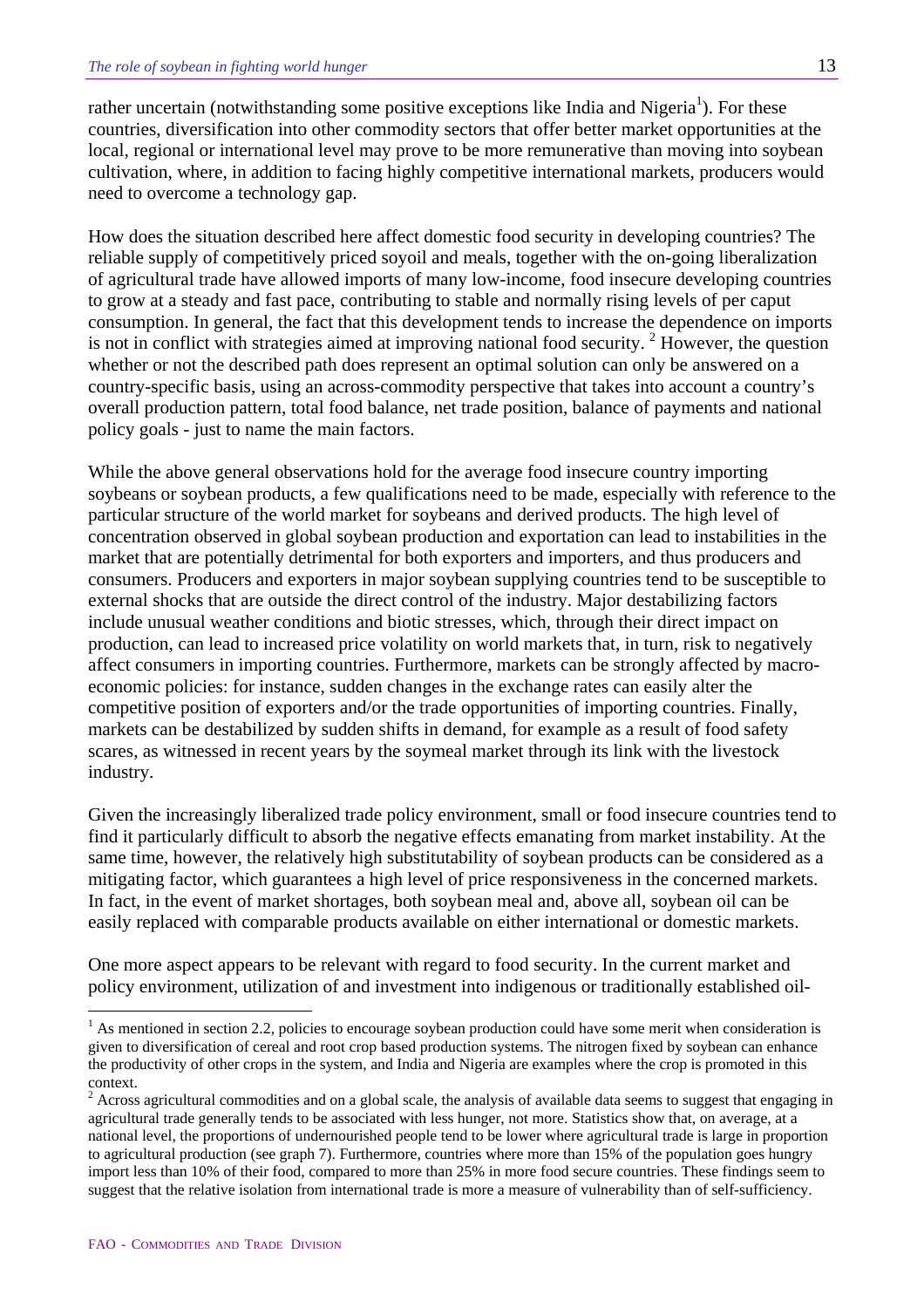bearing seed or treecrops tends to be neglected in many developing countries. A wide range of such crops exist in virtually all developing countries, including the resource poor, chronically foodinsecure countries, and there is widespread evidence of underexploitation of these resources. Typically, the crops in question are well adapted to local soil and climate conditions, integrated into the prevailing farming systems and known to local populations, which are used to include them in their diets. The contribution of such oils to the food security of especially rural populations can be significant - either through direct consumption and through income generation where products can be marketed. However, experience from several countries seems to suggest that the ready availability on the market of attractively priced imported oils tends to gradually displace such alternative, locally produced oilcrops. Making appropriate use of the nutritional and economic potential of these crops appears to be highly desirable. Without having to modify a country's food and trade policies, specifically targeted support measures could help to attract private investment into some of these high potential, traditional oilcrops.

### **4. CONCLUSIONS**

The following major findings emerge from the above assessment:

- While the reduction of world hunger remains FAO's main strategic thrust, the specific target set in this regard by the 1996 *World Food Summit* looks unlikely to be met at the current pace. Increasingly, the problems to overcome in this regard seem to be related to distribution and access to food in addition to production and global availability of food.
- As one of the world's major and fastest expanding crops, soybean contributes significantly to overall human nutrition in terms of both calorie and protein intake; the crop appears to be well placed to meet the fast growing demand for vegetable oil and animal feed in developing countries.
- In principle, soybean can be encouraged in smallholder based production systems in the tropics and subtropics to diversify production, generate income, and capture positive rotation effects that improve productivity of other crops being grown. However, economic viability depends critically on local marketing opportunities.
- Global soybean production, processing and marketing is characterized by a high level of concentration, specialization, vertical integration and economies of scale, meaning that small producers - especially in developing countries - find it very difficult to compete, in particular when confronted with fast expanding and highly efficient trade.
- Furthermore, current national and international agricultural policy settings seem to constrain the opportunities for the development of smallholder soybean production in low income, food insecure countries while at the same time favouring global trade in soybeans and derived products.
- There seems to be a strong general trend towards increased integration of developing countries into international markets for foodstuffs and other agricultural commodities - a development that fully applies to vegetable oils and meals. While the resulting increased dependence on imports is not in conflict with food security objectives expressed in terms of overall food availability, it may expose countries concerned to a number of risks.
- Raising food availability through domestic production or importation of, *inter alia*, soybean products certainly remains an important objective for developing countries struggling with high levels of undernourishment. This applies in particular to food insecure countries in Africa, and pockets in Asia and Latin America. However, in several other countries, hunger seems to be increasingly related to inadequate access to food and less to insufficient supplies - a situation that appears to apply in particular to countries in Asia. For this reason, it will be important to integrate supply oriented policies with access based strategies that – specifically targeting areas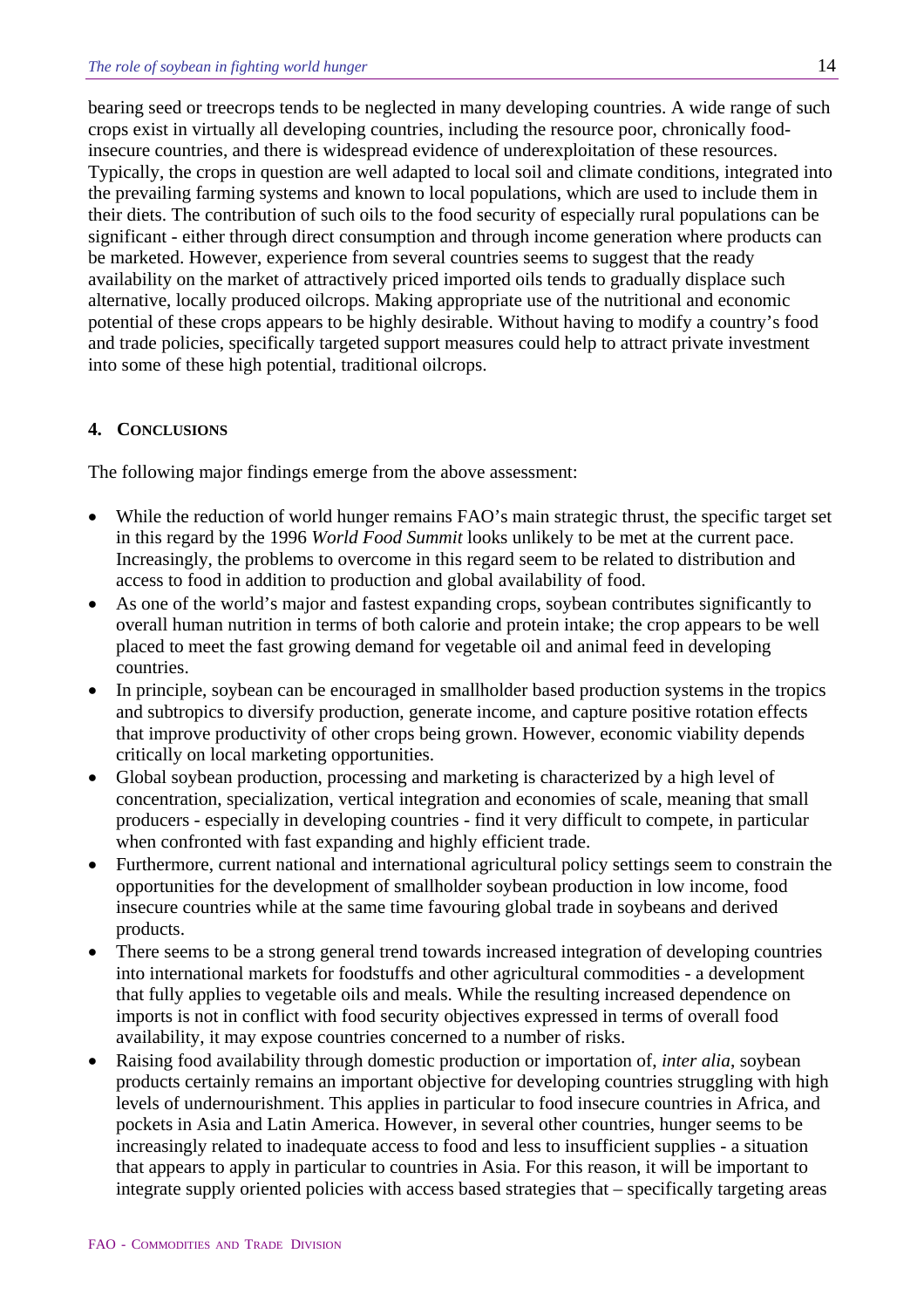with a high incidence of poverty and hunger - focus on income generation and distribution, access to assets, markets and education, improvement in infrastructure etc. FAO's current initiatives to fight poverty and hunger are increasingly adopting such approach.

In general, this paper shows that assessing the potential contribution of soybeans in fighting world hunger is a complex task that meets with several obstacles. The focus on a single commodity entails numerous limitations - and may actually be problematic from a developmental point of view - as it does not adequately reflect the complexity of the markets and the policies involved. Treating soybean - a commodity that has numerous substitutes/competitors - in isolation proves to be particularly problematic. Furthermore, the value of some of the conclusions drawn in this paper remains limited in light of the diversity of situations faced by individual countries. In order to obtain more meaningful results, assessments would need to be conducted on a country-by-country basis and include in-depth qualitative as well as quantitative analyses.

#### **Selected references:**

- FAO: "The state of food insecurity in the world -2003" Rome, 2003
- FAO: "Review of basic food policies", periodic report by the Commodities and Trade Division, several issues
- FAO: "FAO's proposed follow-up to the report of the joint WHO/FAO expert consultation on diet, nutrition and the prevention of chronic diseases", document presented to the  $18<sup>th</sup>$ session of the Committee on Agriculture, Rome 2004
- FAO: "World agriculture: towards 2015/30 an FAO perspective" Rome, 2003
- FAO: "Tropical soybean improvement and production" Rome, 1994
- OECD: "Agricultural Policies in OECD countries Monitoring and Evaluation 2003", Paris 2003
- OECD: "Recent Policy changes affecting the cereals, rice, oilseeds and sugar markets of OECD and observer countries" (paper prepared for the Committee for Agriculture), Paris 2003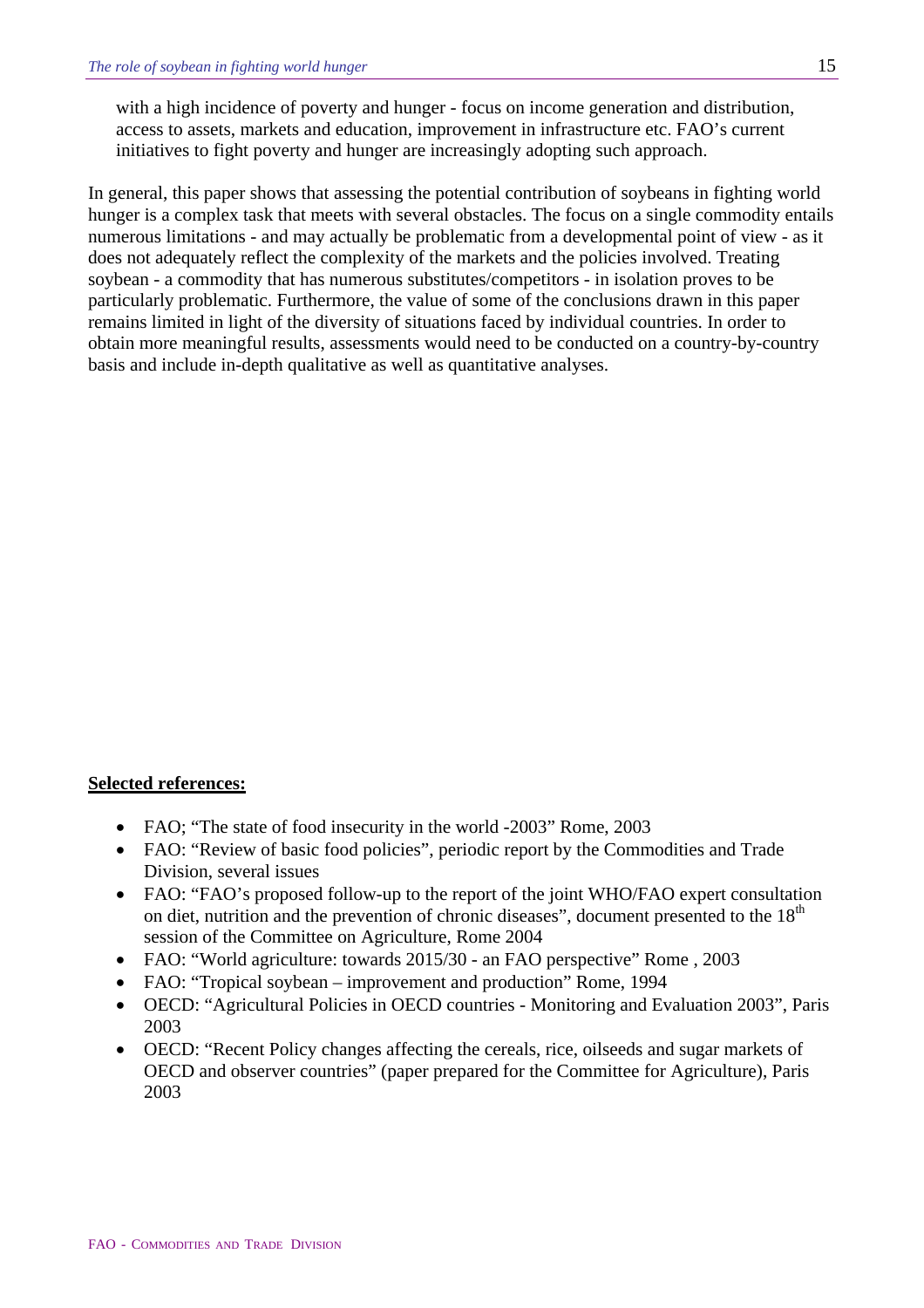### **ANNEX 1**

### **Overview of national and international policy measures affecting the oilseeds sector** [1](#page-15-0)

- (a) Production policies:
- OECD countries: In recent years, under the influence of the URAA, agricultural policies have been characterized by a lower overall level of support to producers together with movement towards policy measures that are less production and trade distorting. This is true for most commodities including oilseeds. Notwithstanding, farmers in many countries remain shielded from world market signals. Although less strong than for most cereal crops, support to oilseed producers continues to be important in OECD countries as it reacts to and itself affects world markets changes. It appears that farmers in some countries have been shielded from the recent period of low prices reflected in the decrease in market returns. Support has encouraged supply in these countries despite market signals that would otherwise serve as disincentive against any expansion of production. Support extended to oilseed farmers now primarily takes the form of income payments (based on output or area) as opposed to market price support used in the past. Although price support is no longer the common choice for intervention, world price signals are still dampened by government support before they reach the oilseed producer. Output- and areabased income payments clearly have the potential to provide incentive to producers to plant beyond what market prices alone would justify.
- Non-OECD countries: The number of countries providing producer price support for oilcrops with a view to protecting farmers' incomes and to providing sufficient supplies for domestic markets continues to fall. Where support prices are still in place, these are regularly increased in nominal terms but do not keep pace with inflation. As a result, open market prices tend to be more attractive than state-administered prices. Public procurement of oilseeds has been discontinued in most countries, mainly due to budgetary constraints. In several major producing countries, the trend in support policies described here has contributed to reduced investment in oilseed crops, leading to a stagnation in yields and domestic production and resulting in a widening of the domestic supply gap (and increased reliance on imports) in oilseed products. While some countries have introduced indirect forms of production support in an attempt to stimulate productivity and total output of oilcrops, the effect of such programmes is generally limited.

#### (b) Trade policies:

 $\overline{a}$ 

• OECD countries: The choice of OECD countries not to apply market price support for oilseeds is manifest in the low import barriers and disuse of export subsidies even where these are allowed under WTO rules. Thus, unlike for some other commodity markets, the formation of market prices of oilseeds tends not to be directly affected by trade policy measures. Although some countries do impose tariffs on the importation of oilseeds and derived products, their incidence on the world market is low nor are these tariffs affected by WTO reduction commitments. Although the option to directly subsidize oilseed exports is generally avoided,

<span id="page-15-0"></span><sup>&</sup>lt;sup>1</sup> As in many instances national policy measures are not crop-specific, and considering that individual oilseeds compete directly for resources between each other as well as with other crops, this review covers policies that affect the oilseeds sector as a whole rather than focusing on soybeans alone.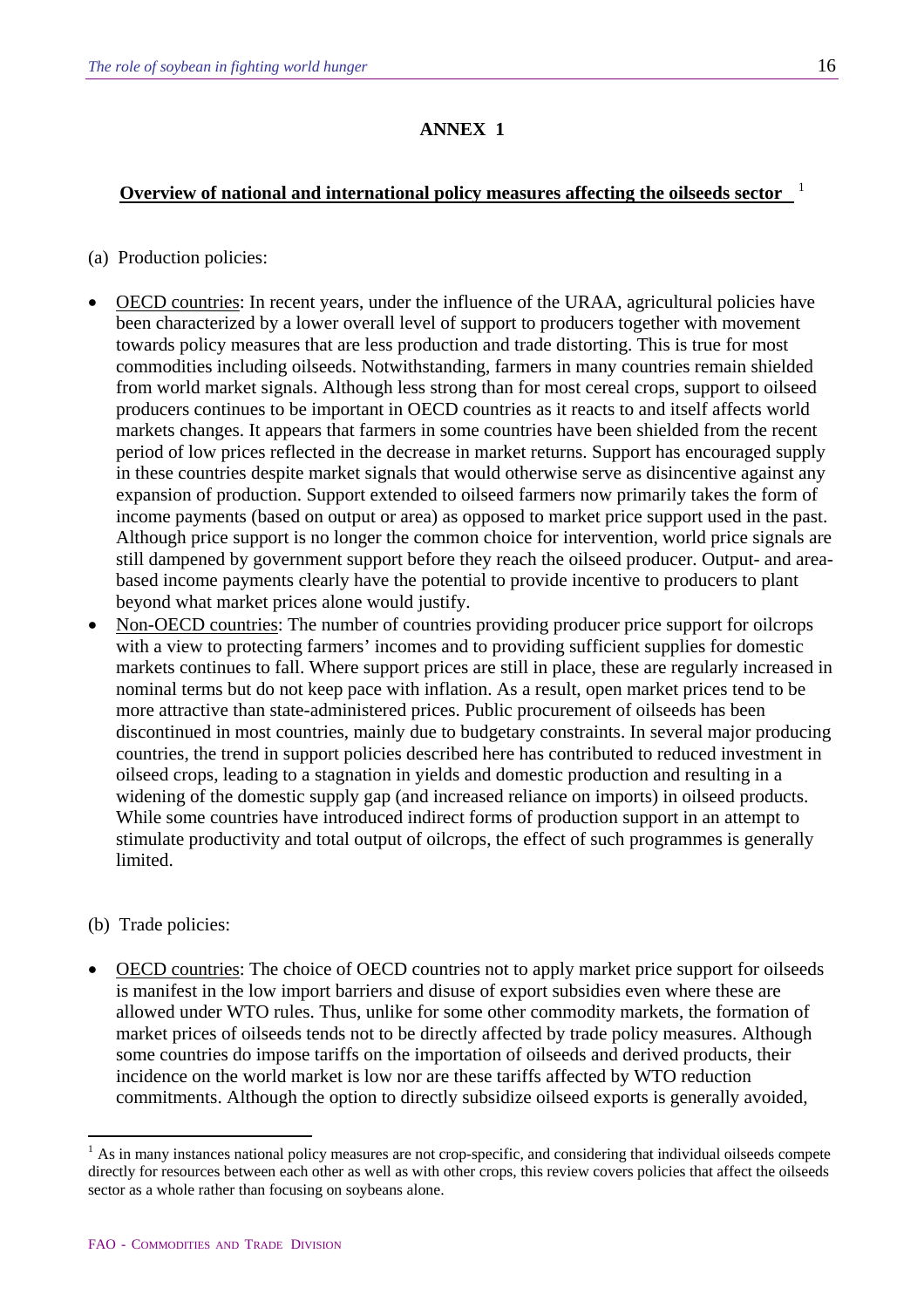other export competition policies may serve in place of export subsidies: export credit programmes to facilitate trade are in place and some of these schemes have been estimated to distort trade. Questions have also been raised about the role of state-trading enterprises and the effect of food aid and other concessional trade involving oilseed products.

- Non-OECD countries: Governments in developing countries tend to rely on import policies to protect domestic oilseed interests given the reduced use of price guarantee and government procurement schemes and other forms of direct market intervention. In recent years, numerous countries, including some of the world's main importers of oilseeds and derived products, have exercised firm control over import access via higher tariffs or other border measures - a development mainly triggered by the general decline in world market prices for oilseed products, which strongly stimulated imports, thus adversely affecting domestic oilseed production and crushing. Several countries have raised their import duties for oilcrops and products to levels close to their WTO bound limits. Other common features in import policies are the use of tariff rate quotas and tariff escalation. The latter tries to favour the importation of lower value products (e.g. seeds as opposed to oil/meals or crude rather than refined oil) for subsequent processing at the domestic level. As to export policies, while the use of export subsidies schemes remains limited, some countries promote shipments by a variety of other incentives (including export tax reductions or exemptions, export credit guarantees, government-to-government barter contracts) in response to increased competition on global export markets for oilcrop and derived products. A number of countries use export taxation schemes with the explicit objective to support their domestic crushing industries and related export activities.
- Technical import barriers have become increasingly relevant for international trade in oilseeds and derived products. Health and environment related consumer concerns are leading governments in both developed as well developing countries to introduce sanitary, phytosanitary and other technical requirements. In a number of cases, these measures have resulted in reduced access to import markets and, eventually, changes in the overall pattern of trade. Exporting countries are increasingly concerned that trade partners may use such technical measures as a means of protecting domestic markets.

#### (c) Other policies

- Marketing policies: In some mid-income countries and economies in transition, the oilseeds trade benefits from support programmes aimed at enhancing the storage, transportation, processing and marketing of agricultural products in general or oilcrops in particular. Direct intervention and financial support by governments tends to be limited and efforts concentrate on measures that contribute to raising the efficiency of market operations and to stimulating private sector investment.
- Consumption policies: Regular programmes to raise the vegetable oil intake in certain target populations are maintained by few developing countries only. Some countries implement, often in conjunction with trade policies, temporary measures aimed at supporting consumption from domestic sources and reducing dependency on imports or at guaranteeing adequate supplies where domestic production is primarily export oriented.
- Non-food uses: In numerous countries, governments are pursuing efforts to promote non-food uses of vegetable oils. An increasing number of countries, both developed as well as developing, are introducing policies that encourage the production of bio-diesel from various oilcrops including soybeans. Recent commitments to meet specific targets regarding the reduction of greenhouse gas emissions have increased the interest in bio-diesel production. Under the prevailing market conditions, regular provision of public subsidies and/or tax breaks to refiners are required to guarantee the economic viability of bio-diesel production from oilcrops. In a number of countries, Also investments in non-food uses other than biofuel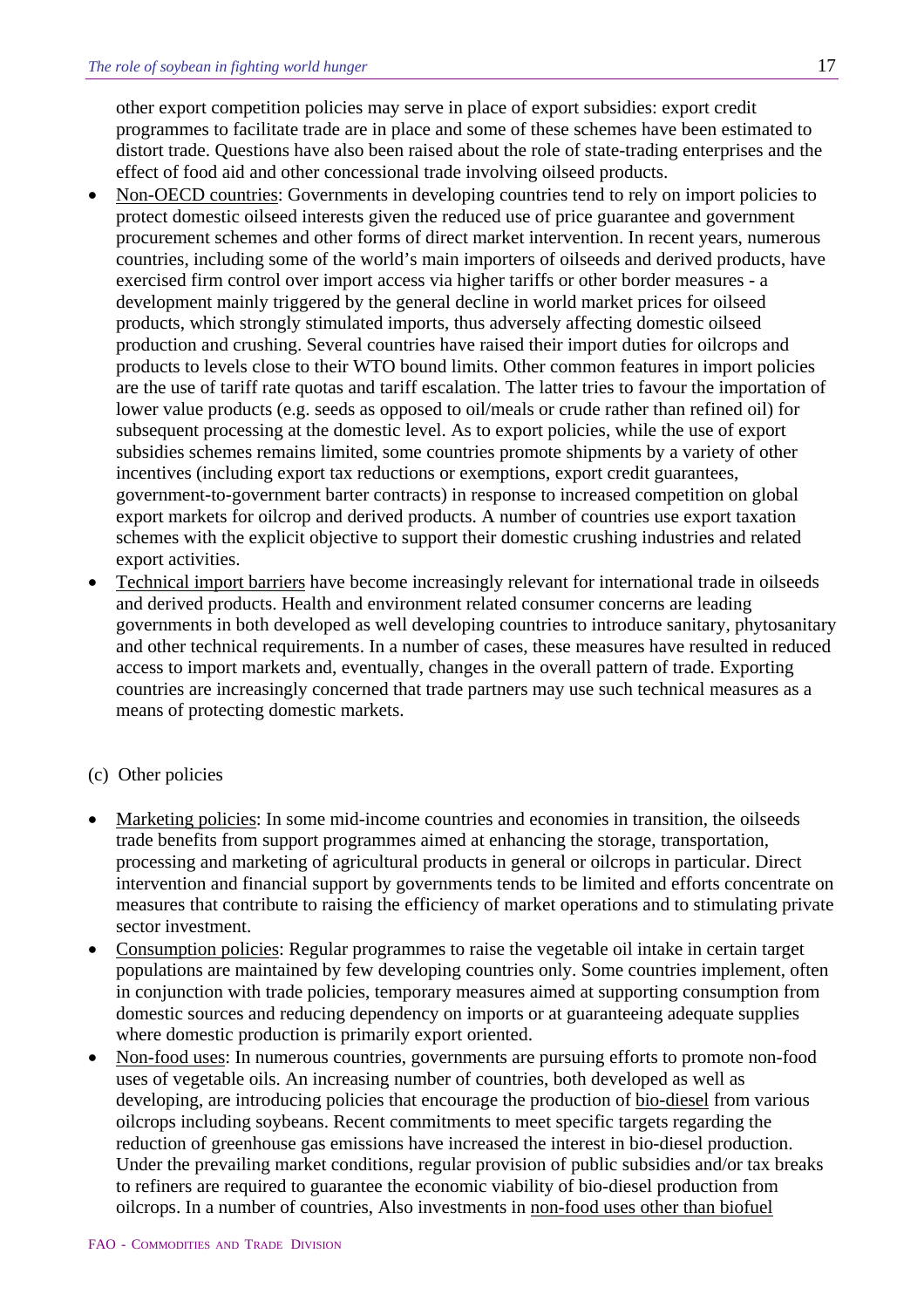continue to be pursued in some countries, in particular regarding tropical oils. This includes research on a variety of industrial uses, recycling, bio-engineering, utilization of biomass and oleochemical applications. Generally, these activities are based on government-backed private sector initiatives.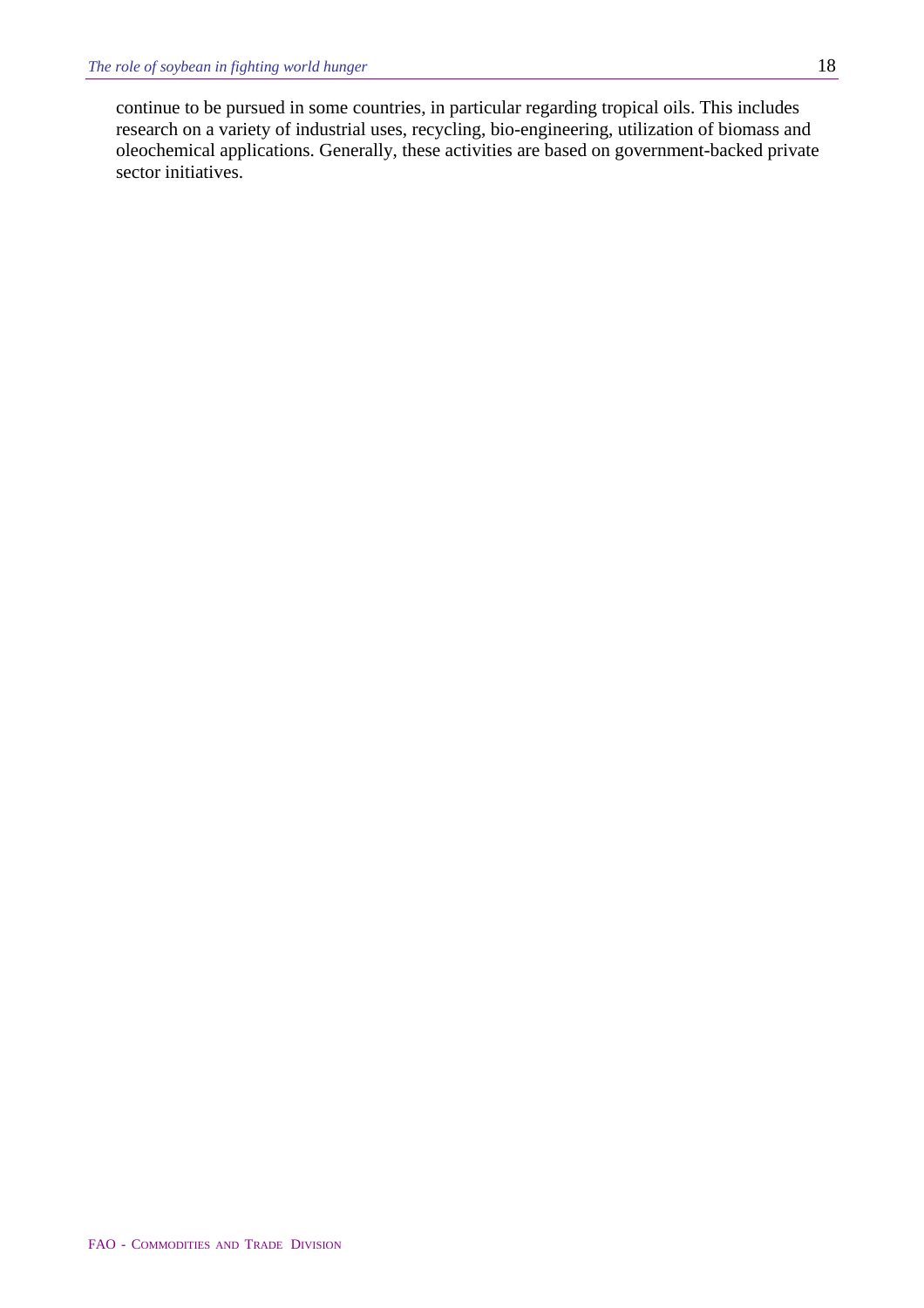*The role of soybean in fighting world hunger 19*

#### **ANNEX 2**

#### **Tables and graphs**

(following the order of the respective references in the main text)

### **Table 1**

| Undernourishment in the developing          |           |      |      |  |
|---------------------------------------------|-----------|------|------|--|
|                                             | countries |      |      |  |
| 1979/81<br>1998/00<br>1969/71               |           |      |      |  |
| Chronically<br>undernourished<br>(millions) | 959       | 937  | 799  |  |
| As a percentage of the<br>total population  | 37        | 29   | 17   |  |
| Calorie availability (per<br>person/day)    | 2113      | 2311 | 2680 |  |

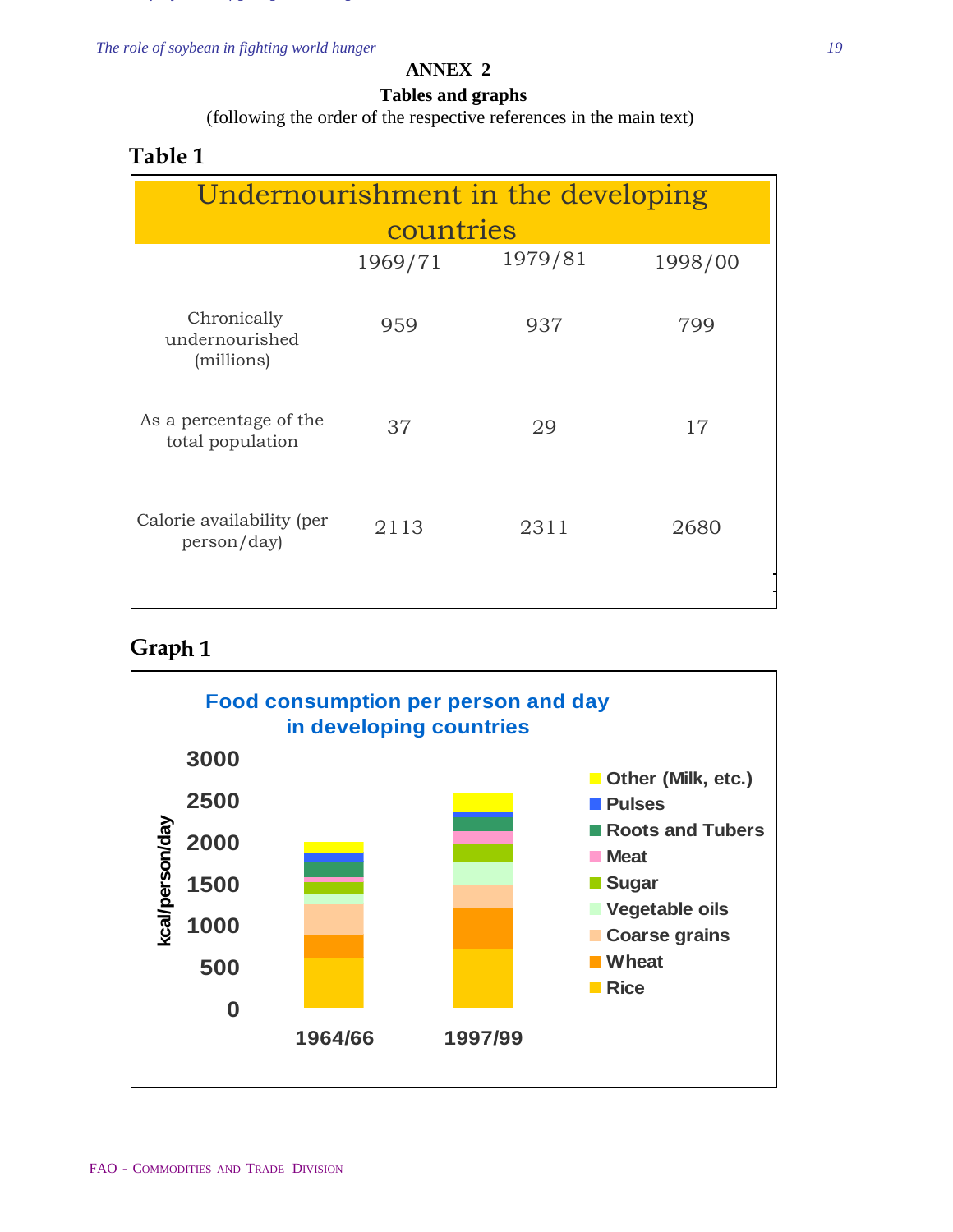### **Graph 2**



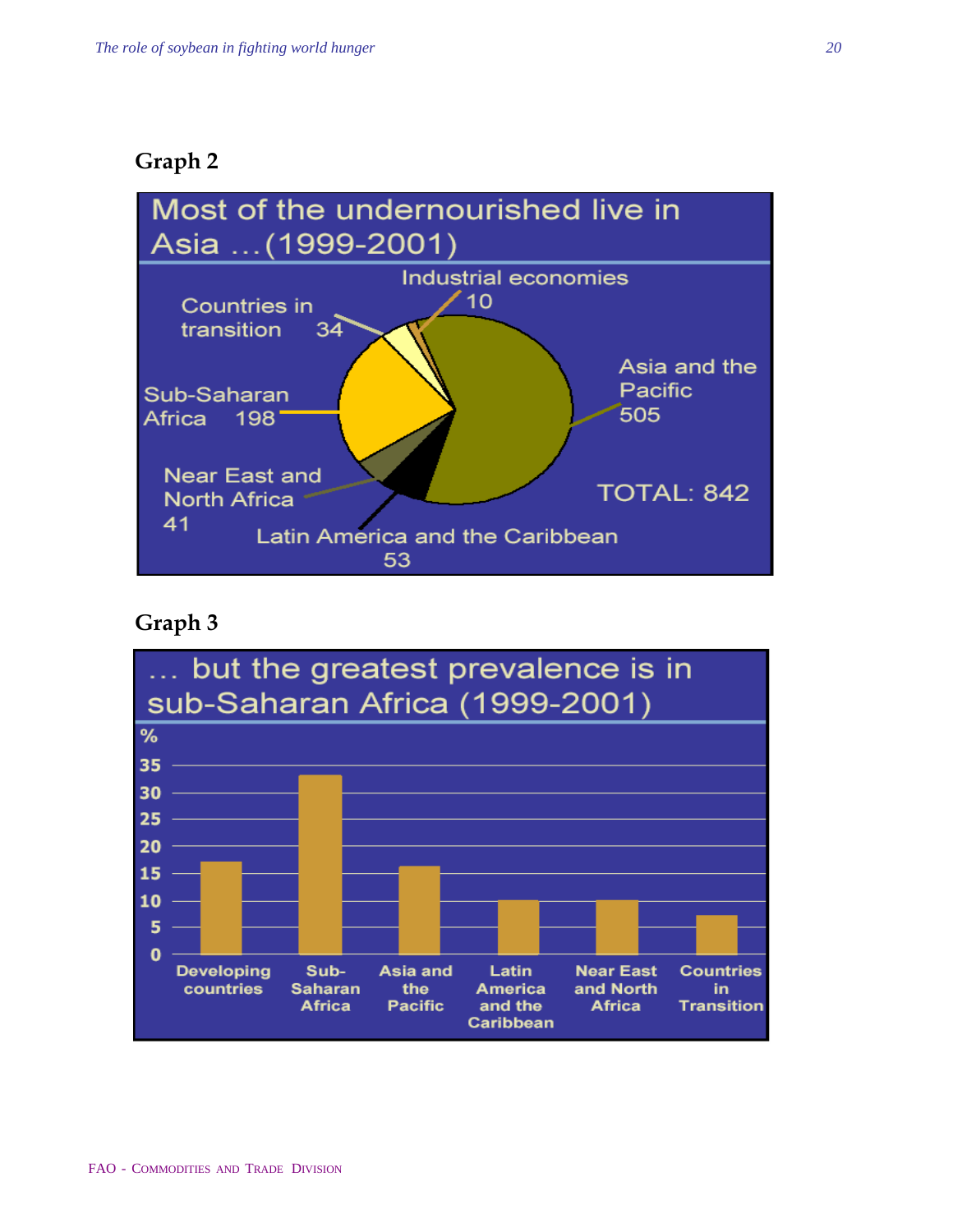## **Graph 4**



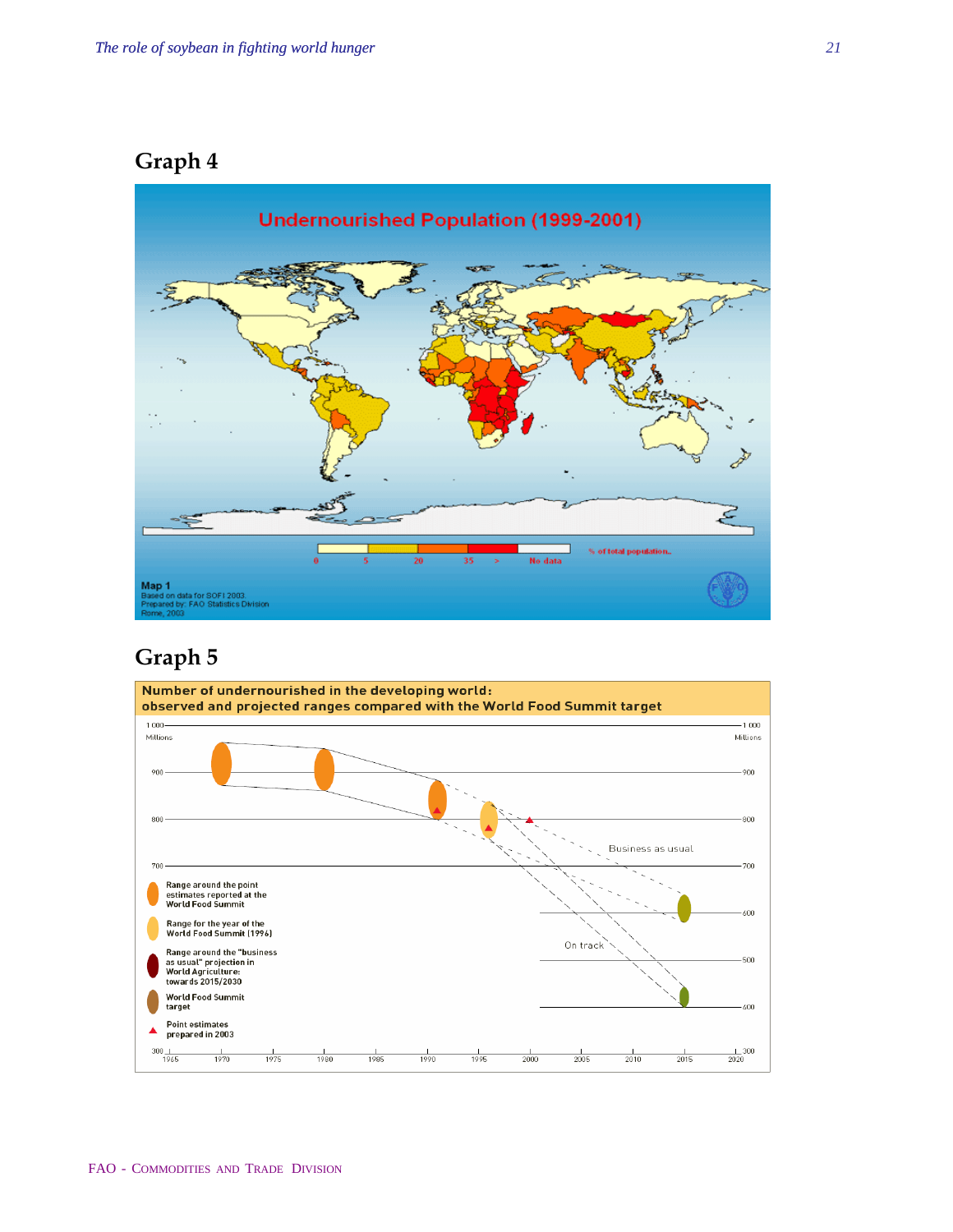|   | Distribution of soybean production    |                                                  |                             |  |
|---|---------------------------------------|--------------------------------------------------|-----------------------------|--|
|   |                                       | total production<br>in million mt (avg. 2001-03) | Share in global output<br>% |  |
|   | World                                 | 182.2                                            |                             |  |
|   | 1 United States of America            | 73.1                                             | 40                          |  |
|   | 2 Brazil                              | 43.8                                             | 24                          |  |
|   | 3 Argentina                           | 30.1                                             | 17                          |  |
| 4 | China, Mainland                       | 16.2                                             | 9                           |  |
|   | $5$ India                             | 5.6                                              | 3                           |  |
|   | 6 Paraguay                            | 3.7                                              | 2                           |  |
|   | 7 Canada                              | 2.1                                              | 1                           |  |
|   | 8 Bolivia                             | 1.2                                              | 0.6                         |  |
|   | 9 European Union (15)                 | 0.9                                              | 0.5                         |  |
|   | 10 Indonesia                          | 0.7                                              | 0.4                         |  |
|   | 11 Nigeria                            | 0.4                                              | 0.2                         |  |
|   | 12 Russian Federation                 | 0.4                                              | 0.2                         |  |
|   | 13 Korea, Dem People's Rep            | 0.4                                              | 0.2                         |  |
|   | 14 Thailand                           | 0.3                                              | 0.2                         |  |
|   | 15 Japan                              | 0.3                                              | 0.2                         |  |
|   | <b>Zimbabwe</b>                       | 0.1                                              | 0.1                         |  |
|   | Asia+Africa excluding China and India | 3.4                                              | 1.8                         |  |
|   | Source: Faostat                       |                                                  |                             |  |

| Contribution of total oils $\mathcal E$ fats to overall available<br>dietary energy supply (avg 1999-2001) |    |  |
|------------------------------------------------------------------------------------------------------------|----|--|
|                                                                                                            | %  |  |
| World                                                                                                      | 24 |  |
| Developed                                                                                                  | 33 |  |
| N.America Developed                                                                                        | 36 |  |
| Developing                                                                                                 | 22 |  |
| Low-Income Food Deficit Countries                                                                          | 21 |  |
| Africa South of Sahara                                                                                     | 18 |  |
| Central America                                                                                            | 24 |  |
| Undernourished countries 1999-2001                                                                         | 19 |  |
| Source: Faostat                                                                                            |    |  |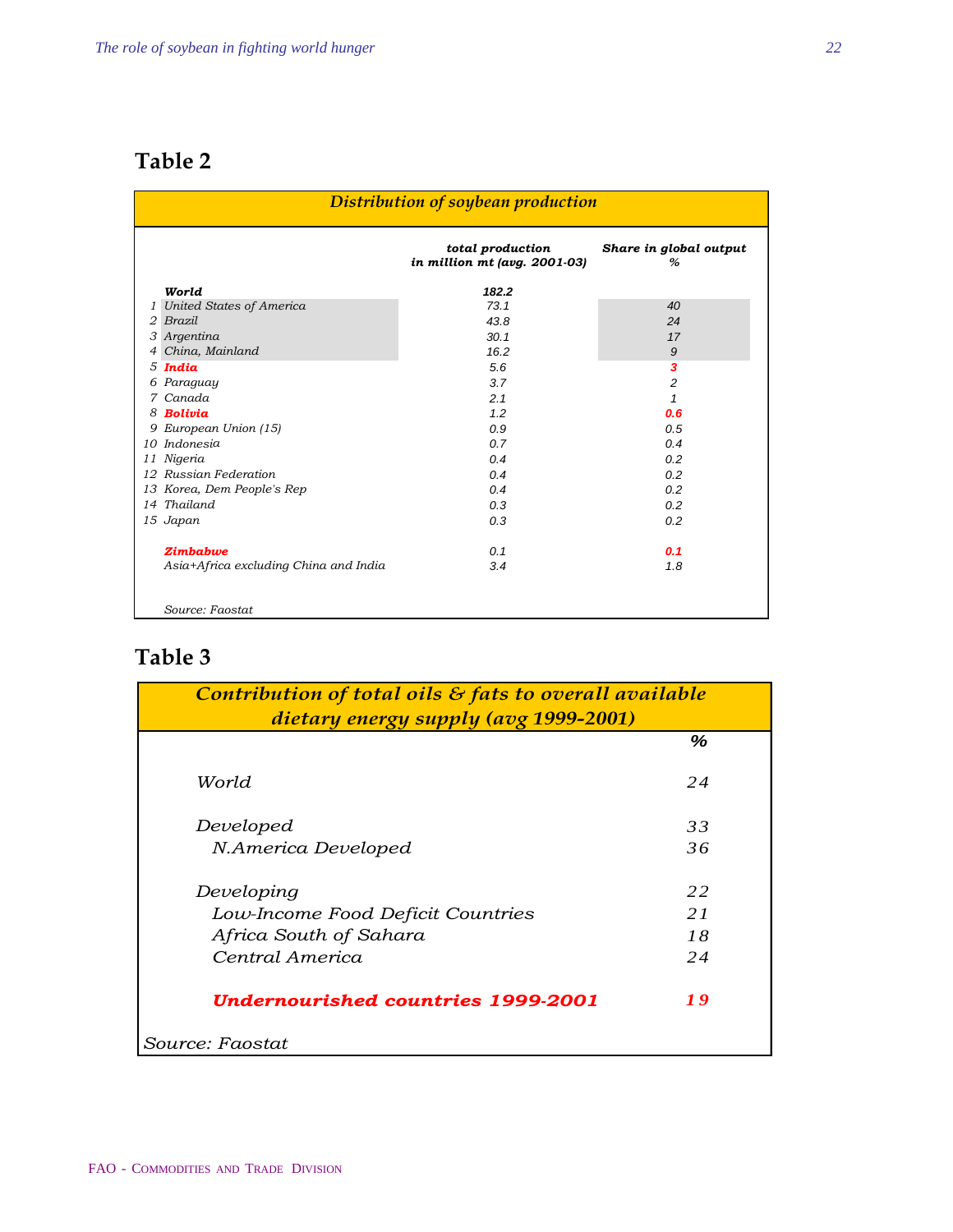| Contribution of soyoil to total caloric intake from oilfats (avg 1999-2001) |      |
|-----------------------------------------------------------------------------|------|
|                                                                             | %    |
| World                                                                       | 11.0 |
| Developed                                                                   | 14.4 |
| N.America developed                                                         | 33.8 |
| EU(15)                                                                      | 5.6  |
| Developing                                                                  | 9.2  |
| Asia                                                                        | 13.8 |
| Africa                                                                      | 5.6  |
| South America                                                               | 23.4 |
| Oceania                                                                     | 3.6  |
| Undernourished countries 1999-2001                                          | 10.5 |
| number of undernourished countries below 5%:                                | 27   |
| Source Faostat                                                              |      |

| Average utilization of soymeal per caput in kg (1999-2001)           |                    |
|----------------------------------------------------------------------|--------------------|
|                                                                      | $\boldsymbol{k}$ g |
| Developed                                                            | 49.8               |
| Developing                                                           | 9.0                |
| Undernourished countries 1999-2001                                   | 4.4                |
| number of undernourished countries<br>utilizing less than $1$ kg: 31 |                    |
| Source: Faostat                                                      |                    |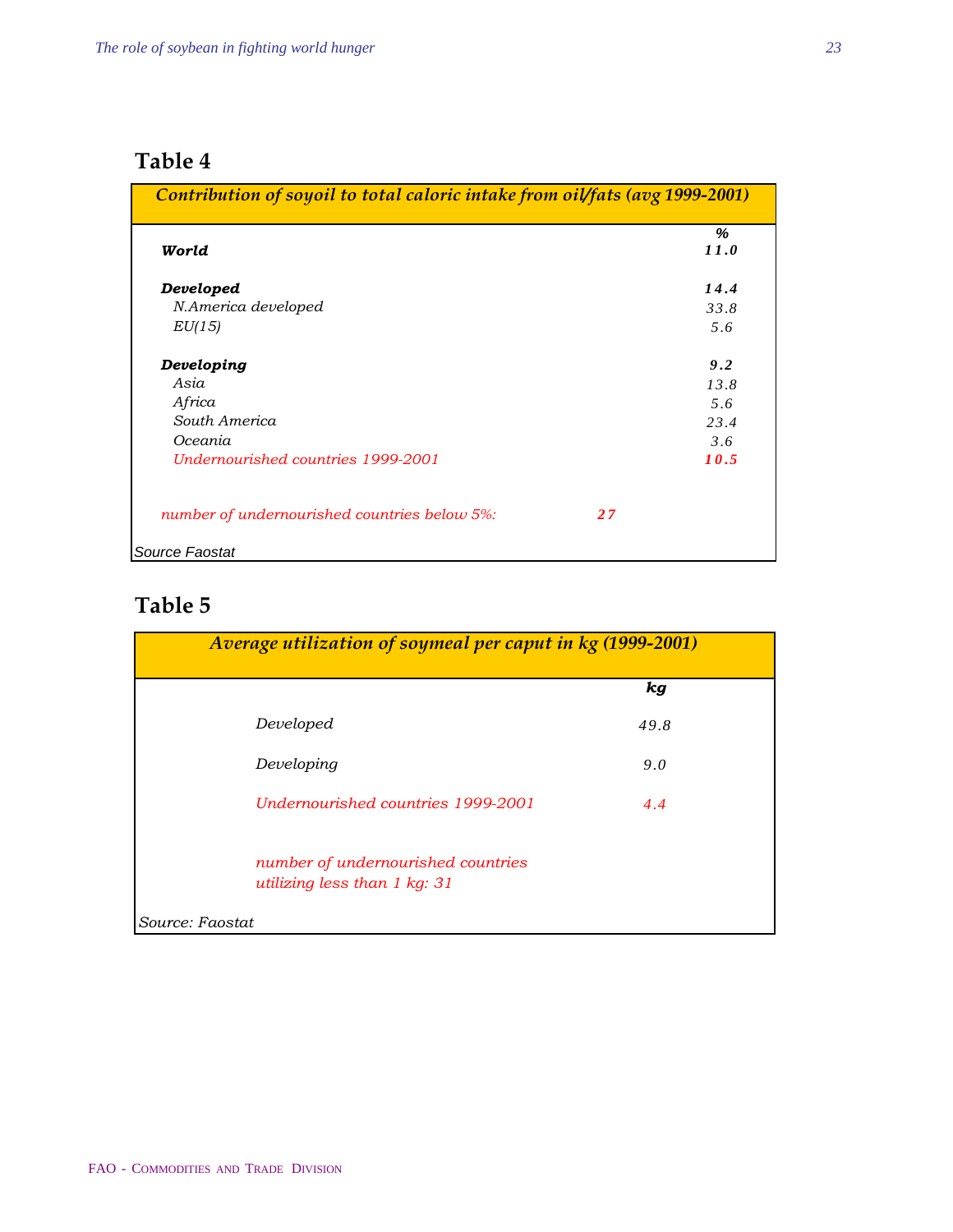| <b>World meal/cake production (1999-2001)</b> |         |                |  |
|-----------------------------------------------|---------|----------------|--|
|                                               | mill mt | % of total     |  |
| Total meals                                   | 174.2   | 100            |  |
| Soyabean Cake                                 | 106.3   | 61             |  |
| Rape and Mustard Cake                         | 20.4    | 11.7           |  |
| Cottonseed Cake                               | 12.6    | 7.1            |  |
| Sunflowerseed Cake                            | 10.7    | 6.1            |  |
| Groundnut Cake                                | 6.8     | 3.9            |  |
| Palmkernel Cake                               | 3.3     | 1.9            |  |
| Copra Cake                                    | 1.8     | $\overline{I}$ |  |
| Sesameseed Cake                               | 0.8     | 0.4            |  |
| Fish Meal                                     | 0.7     | 0.4            |  |
| Meat Meal                                     | 0.7     | 0.4            |  |
| Oilseed Cakes, Other                          | 10.0    | 5.7            |  |
| Source: Faostat                               |         |                |  |

|                        |         | 1984-1986 avg. | 1999-2001 avg. |             |
|------------------------|---------|----------------|----------------|-------------|
|                        | mill mt | $%$ of tot.    | mill mt        | $%$ of tot. |
| Oil of Soya Beans      | 13.7    | 17.0           | 24.4           | 19.7        |
| Oil of Palm            | 7.5     | 9.4            | 22.6           | 18.2        |
| Oil of Rapeseed        | 6.0     | 7.5            | 12.8           | 10.3        |
| Oil of Sunflow er Seed | 6.5     | 8.1            | 9.3            | 7.5         |
| Oil of Groundnuts      | 3.0     | 3.9            | 5.0            | 4.0         |
| Oil of Cotton Seed     | 3.3     | 4.2            | 3.7            | 3.0         |
| Oil of Coconuts        | 2.8     | 3.4            | 3.3            | 2.6         |
| Oil of Palm Kernels    | 1.1     | 1.4            | 2.8            | 2.3         |
| Oil of Olive           | 1.6     | 2.1            | 2.6            | 2.1         |
| Other oils             | 4.3     | 5.3            | 5.7            | 4.6         |
| Animal Fats            | 30.1    | 37.6           | 31.8           | 25.6        |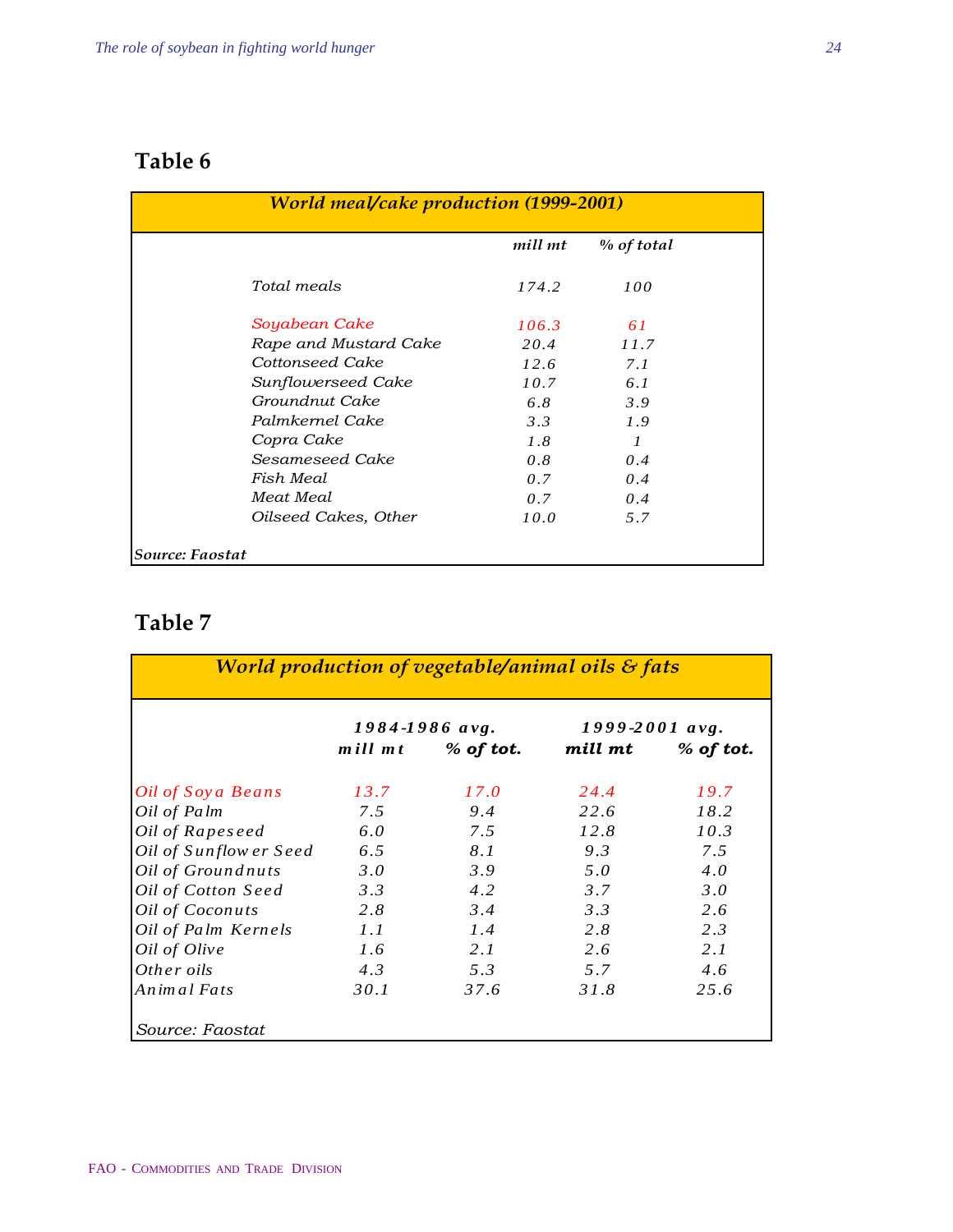| Share of soybean, soymeal $\&$ soyoil in export earnings<br>$\frac{avg. 2000-2002}{$ |                                 |                                |  |
|--------------------------------------------------------------------------------------|---------------------------------|--------------------------------|--|
|                                                                                      | % of total<br>agric. exp. value | % of total<br>merch. exp.value |  |
| <b>Selected exporting countries:</b>                                                 |                                 |                                |  |
| United States of America                                                             | 15.8                            | 1.2                            |  |
| Argentina                                                                            | 50.3                            | 21.0                           |  |
| Brazil                                                                               | 34.5                            | 9.1                            |  |
| India                                                                                | 15.6                            | 1.8                            |  |
| China Mainland                                                                       | 5.6                             | 0.2                            |  |
| Bolivia                                                                              | 79.4                            | 2.5.0                          |  |
| Paraguay                                                                             | 62.2                            | 26.3                           |  |
| Source: Faostat                                                                      |                                 |                                |  |

|                                                             | Kg  |
|-------------------------------------------------------------|-----|
| World                                                       | 3.2 |
| Developed                                                   | 6.7 |
| Developing                                                  | 2.2 |
| Low-Income Food Deficit Countries                           | 1.6 |
| undernourished countries 1999-2001                          | 1.6 |
| number of undernourished countries consuming less then 1kg: | 29  |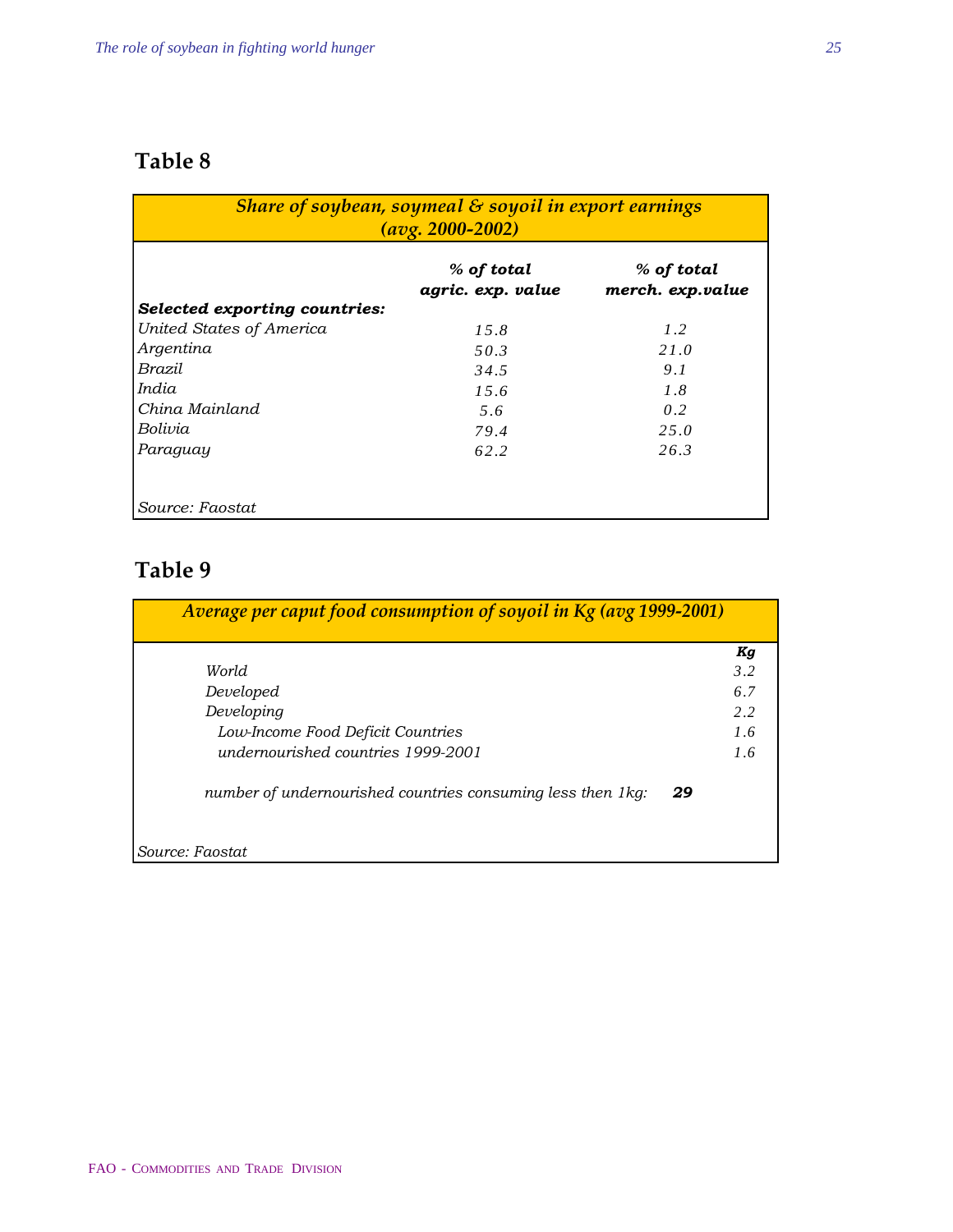| Share of soyoil in total oil consumption in % |                                            |             |
|-----------------------------------------------|--------------------------------------------|-------------|
|                                               | $\frac{avg. 2000 - 2002}{900}$             |             |
|                                               |                                            | $%$ in tot. |
|                                               |                                            |             |
| World                                         |                                            | 23.7        |
| Developed:                                    |                                            |             |
|                                               | EU(15)                                     | 11.8        |
|                                               | North America                              | 47.4        |
|                                               | Japan                                      | 29.1        |
|                                               | Australia                                  | 4.8         |
| Developing:                                   |                                            |             |
|                                               | South America                              | 52.8        |
|                                               | North Africa,,                             | 32.0        |
|                                               | Sub-Saharan Africa                         | 8.2         |
|                                               | Asia:                                      |             |
|                                               | India                                      | 16.2        |
|                                               | China Mainland                             | 22.7        |
|                                               | Pakistan                                   | 6.1         |
|                                               | Bangladesh                                 | 37.9        |
|                                               | Philippines                                | 9.2         |
|                                               | Korea D.P.R.                               | 33.0        |
|                                               |                                            |             |
|                                               | Source: FAO - Commodities & Trade Division |             |

|                                            |         | Global consumption of soy oil and palm oil |
|--------------------------------------------|---------|--------------------------------------------|
|                                            |         |                                            |
|                                            |         | share in tot.oils & fats                   |
|                                            |         | consumption $(%)$                          |
|                                            | 1992-93 | 2002-2003                                  |
| Soyoil                                     |         |                                            |
| Palm oil                                   | 21.5    | 24.2                                       |
|                                            | 15.4    | 22.1                                       |
|                                            |         | avg. annual growth rate (in %)             |
|                                            |         | 1992-93 to 2002-03                         |
| Soyoil                                     |         |                                            |
| Palm oil                                   |         | 5.2                                        |
| Total oil & fats                           |         | 7.6                                        |
|                                            |         | 4.0                                        |
| Source: FAO - Commodities & Trade Division |         |                                            |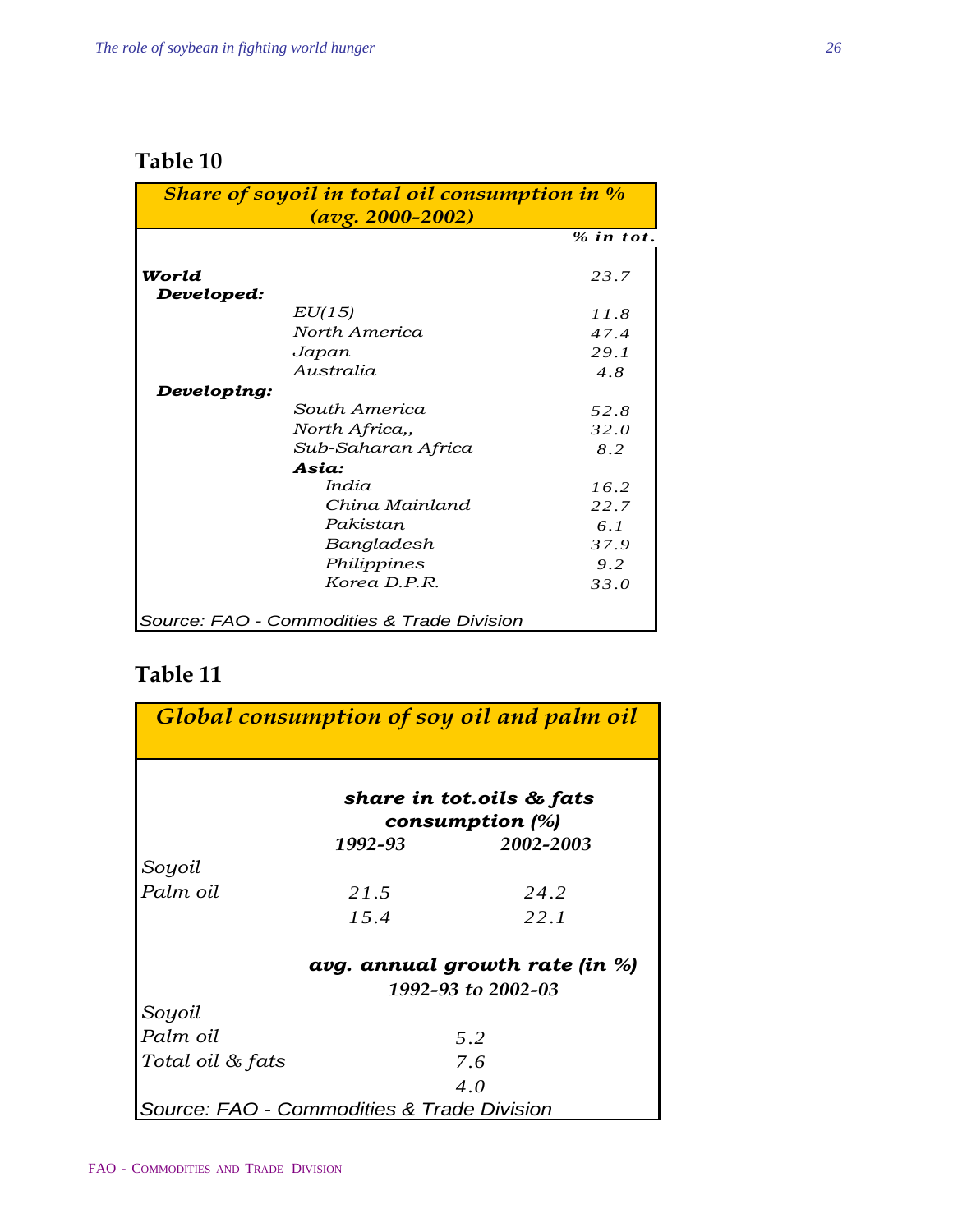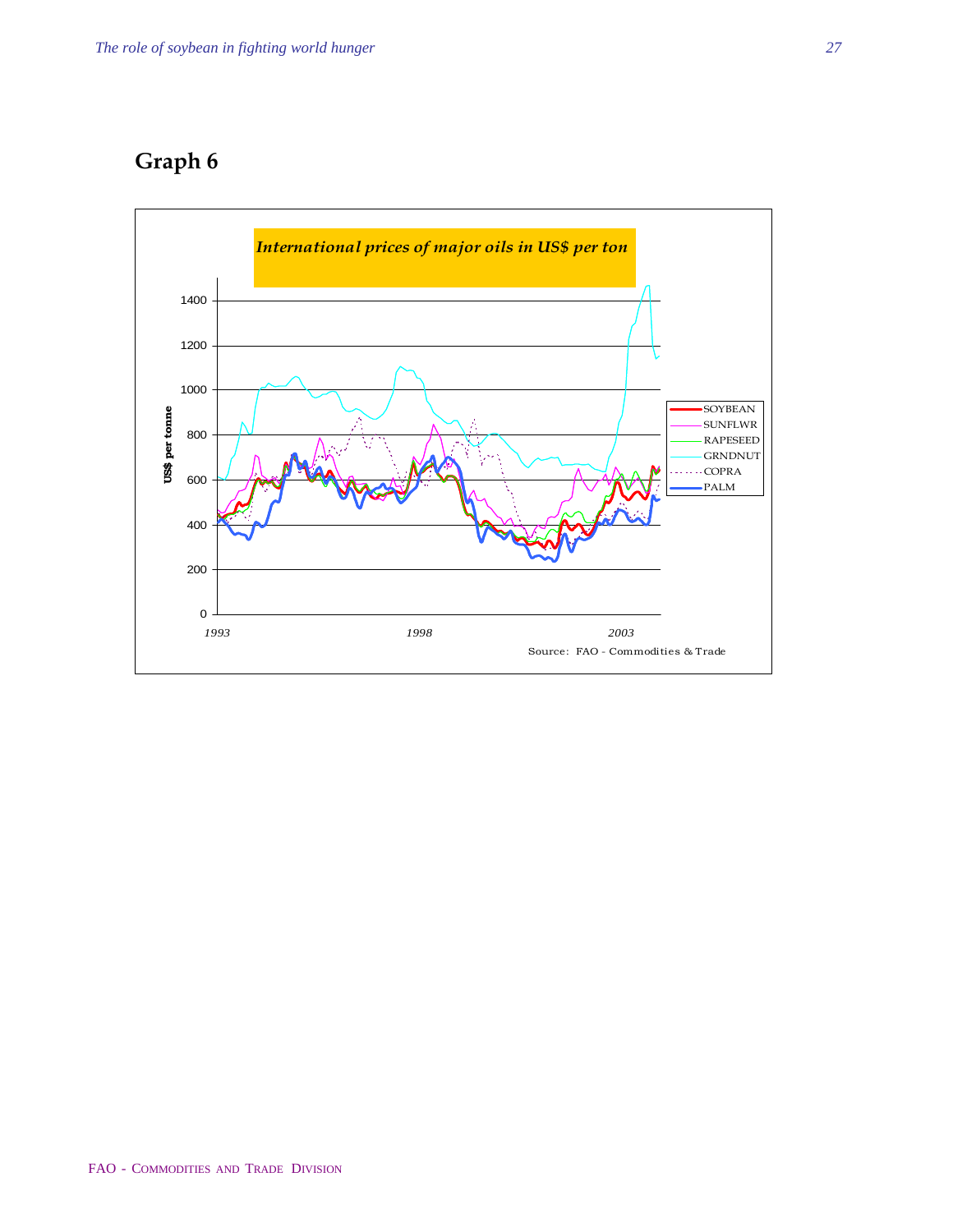| Soybean meal utilization                           |            |                                            |          |                |  |
|----------------------------------------------------|------------|--------------------------------------------|----------|----------------|--|
|                                                    | 1993-1994  |                                            |          | 2002-2003      |  |
|                                                    | mill. mt   | $%$ in tot.                                | mill. mt | $%$ in tot.    |  |
|                                                    |            |                                            |          |                |  |
| World                                              | 81.7       | 100                                        | 137.2    | 100            |  |
| Developed                                          | 57.0       | 69.8                                       | 7.5.5    | 55.0           |  |
| <b>Developing</b> 24.7                             |            | 30.2                                       | 61.7     | 45.0           |  |
| avg. annual growth rate in %<br>1993-94 to 2002-03 |            |                                            |          |                |  |
|                                                    |            |                                            |          |                |  |
| World                                              |            |                                            | 6        |                |  |
| Developed                                          |            | 3                                          |          |                |  |
|                                                    | EU(15)     |                                            |          | $\mathfrak{Z}$ |  |
|                                                    | <b>USA</b> |                                            |          | $\overline{3}$ |  |
| Developing                                         |            |                                            | 10       |                |  |
| East & South East Asia                             |            |                                            | 12       |                |  |
| Indonesia                                          |            |                                            | 17       |                |  |
| Thailand                                           |            |                                            | 13       |                |  |
| India                                              |            |                                            |          | 8              |  |
| China Mainland                                     |            |                                            | 18       |                |  |
| Africa                                             |            |                                            | 10       |                |  |
| Egypt                                              |            |                                            | 12       |                |  |
| Morocco                                            |            |                                            | 29       |                |  |
|                                                    |            | Source: FAO - Commodities & Trade Division |          |                |  |

| <b>Share of production traded</b>                                      |                          |  |  |
|------------------------------------------------------------------------|--------------------------|--|--|
| $\frac{avg. 2000-2002}{9}$<br>Global exports as % of global production |                          |  |  |
|                                                                        | <i>(in volume terms)</i> |  |  |
| Soybean meal                                                           | 37.4                     |  |  |
| Soybean oil                                                            | 34.3                     |  |  |
| Soybeans                                                               | 29.3                     |  |  |
| Wheat                                                                  | 23.0                     |  |  |
| Pulses                                                                 | 18.1                     |  |  |
| Maize                                                                  | 13.7                     |  |  |
| Rice (paddy equiv.)                                                    | 6.4                      |  |  |
| Roots & tubers (dry equiv.)                                            | 5.3                      |  |  |
| Source:Faostat                                                         |                          |  |  |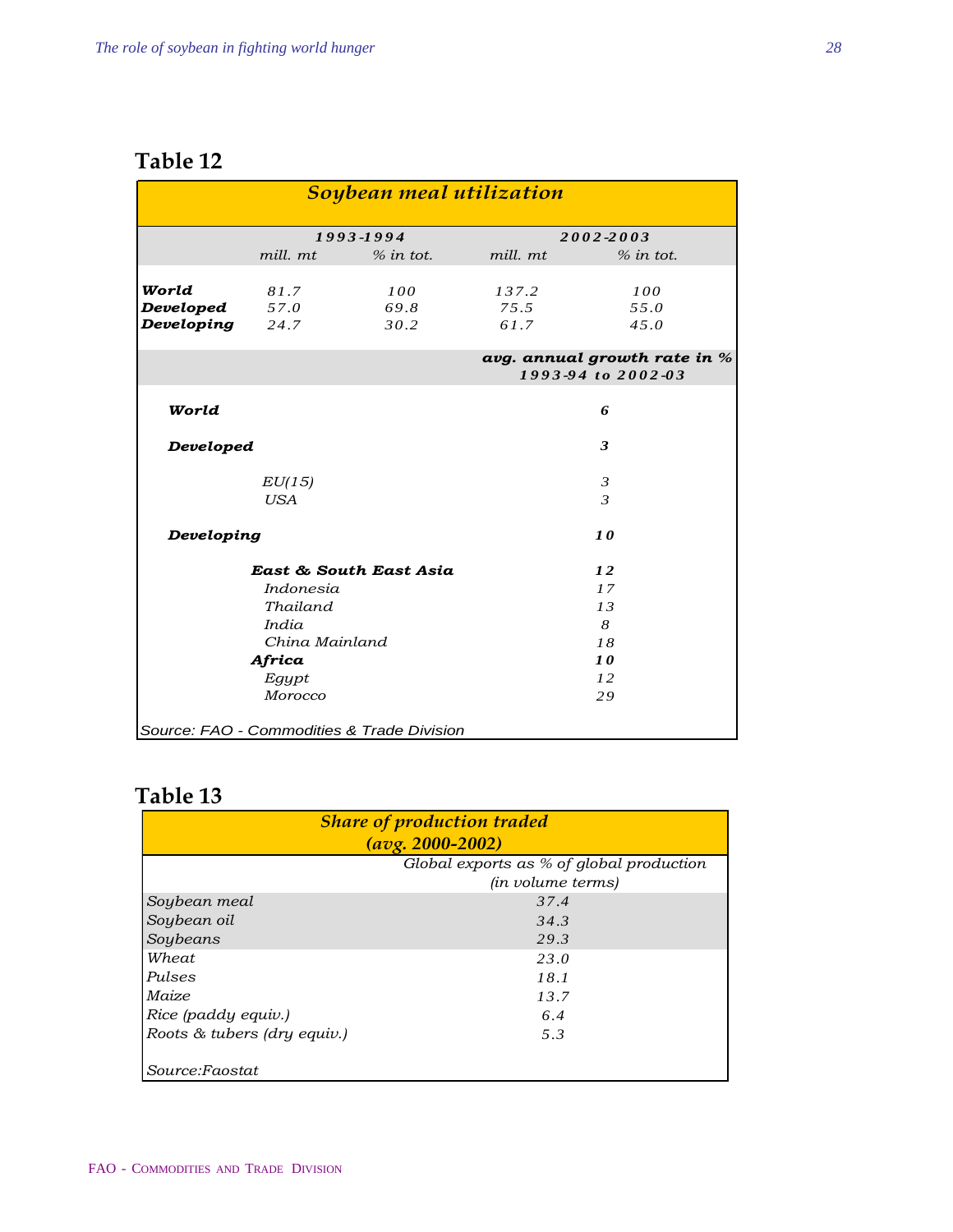| World export market of soybeans and derived products (avg. 2000-2003) |             |              |                                                         |               |
|-----------------------------------------------------------------------|-------------|--------------|---------------------------------------------------------|---------------|
|                                                                       |             | Soybean oil* | Country shares in the global market $\lbrack\% \rbrack$ | Soybean meal* |
|                                                                       | 1 USA       | 31.3         | 1 USA                                                   | 32.1          |
|                                                                       | 2 Brazil    | 26.8         | 2 Brazil                                                | 29.8          |
|                                                                       | 3 Argentina | 26.6         | 3 Argentina                                             | 26.3          |
|                                                                       | 4 EU (15)   | 5.5          | 4 Paraguay                                              | 2.9           |
|                                                                       | 5 Paraguay  | 2.9          | 5 EU (15)                                               | 2.5           |
| Group-total (1-5)                                                     |             | 93.1         | Group-total (1-5)                                       | 93.6          |
| * including oil/meal equivalent contained in soybeans traded          |             |              |                                                         |               |
| Source: FAO - Commodities & Trade Division                            |             |              |                                                         |               |

| <b>Imports of soybeans and derived products</b> |                                |                                                              |               |                                          |
|-------------------------------------------------|--------------------------------|--------------------------------------------------------------|---------------|------------------------------------------|
|                                                 |                                | Soybean meal*                                                |               |                                          |
|                                                 |                                | share in global imports $(\%)$                               | increase over | contribution to                          |
|                                                 |                                | early 90's early 00's                                        |               | the decade in $%$ global increase in $%$ |
| Developed                                       | 71                             | 52                                                           | 38            | 31                                       |
| Developing                                      | 29                             | 48                                                           | 208           | 69                                       |
|                                                 |                                | Soybean oil*                                                 |               |                                          |
|                                                 | share in global imports $(\%)$ |                                                              |               | <i>increase over</i> contribution to     |
|                                                 |                                | early $90's$ early $00's$                                    |               | the decade in % global increase in %     |
| Developed                                       | 47                             | 30                                                           | 34            | 15                                       |
| Developing                                      | 53                             | 70                                                           | 172           | 85                                       |
|                                                 |                                |                                                              |               |                                          |
|                                                 |                                | * including oil/meal equivalent contained in soybeans traded |               |                                          |
|                                                 |                                | Source: FAO - Commodities & Trade Division                   |               |                                          |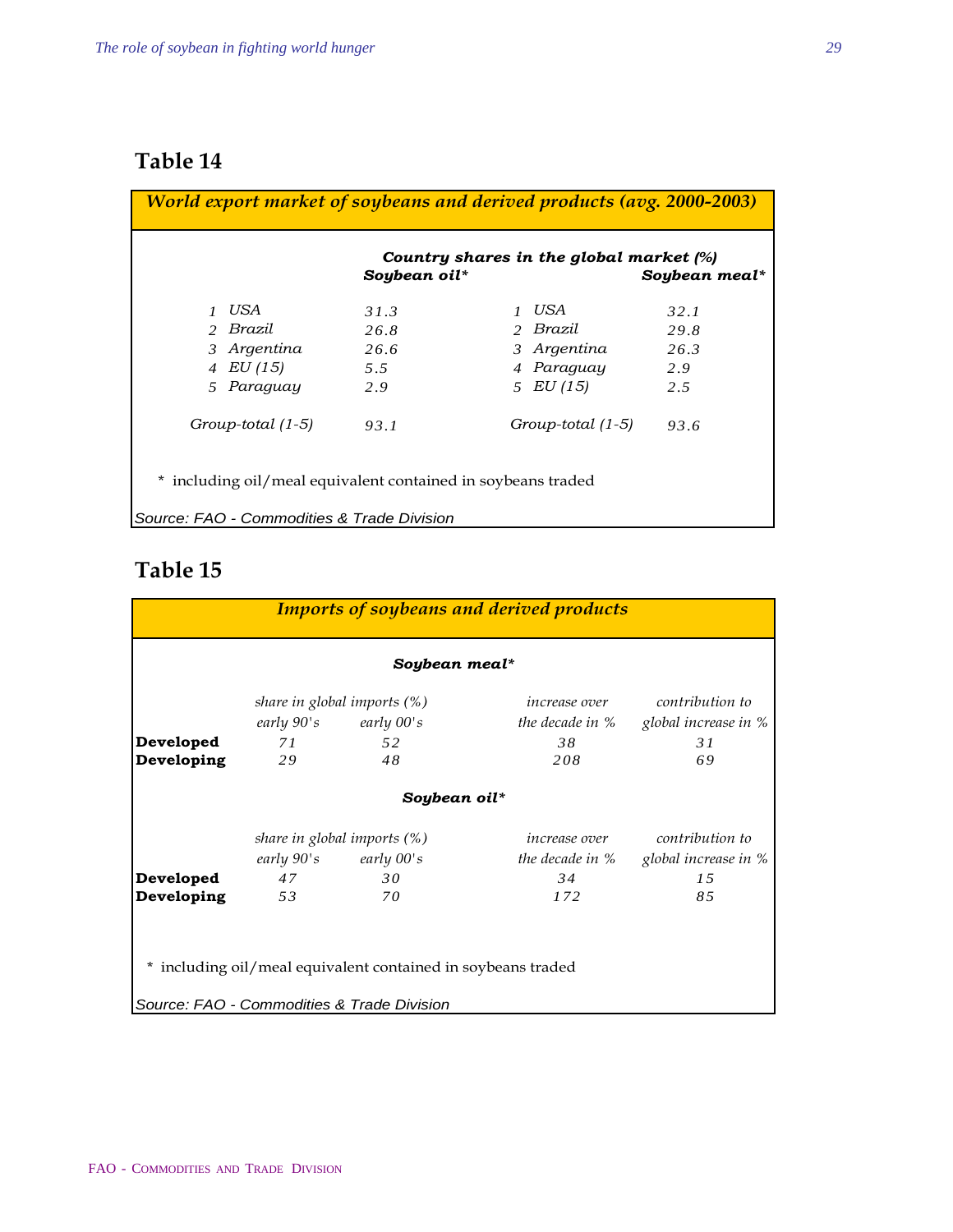|                                | Total meals*   |            |
|--------------------------------|----------------|------------|
|                                | early 90's     | early 00's |
| All developing countries       | 37             | 52         |
| Selected developing countries: |                |            |
| Korea Rep.                     | 97             | 99         |
| Venezuela                      | 99             | 98         |
| Mexico                         | 80             | 94         |
| Colombia                       | 71             | 90         |
| Morocco                        | 52             | 89         |
| Algeria                        | 83             | 87         |
| Thailand                       | 6.5            | 86         |
| Egypt                          | 58             | 86         |
| Syria                          | 46             | 86         |
| Iran                           | 73             | 84         |
| Vietnam                        | 10             | 76         |
| Chile                          | 39             | 68         |
| Bangladesh                     | 25             | 59         |
| Turkey                         | 39             | 58         |
| Philippines                    | 32             | 51         |
| Korea D.P.R.                   | 24             | 46         |
| China Mainland                 | 7              | 34         |
| Pakistan                       | $\overline{4}$ | 23         |
| Indonesia                      | $\theta$       | 18         |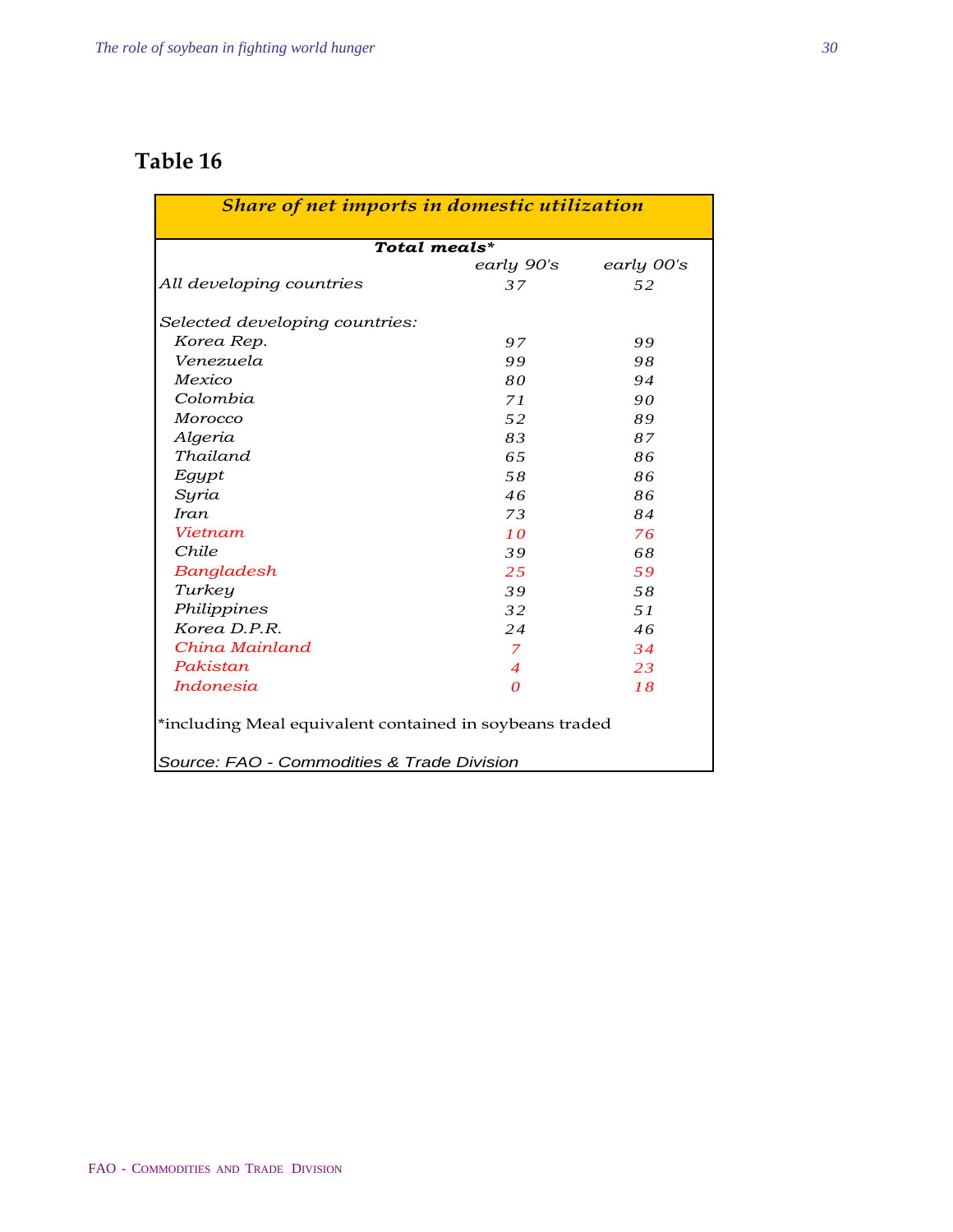| Share of net imports in domestic utilization<br>(cont'd)                                             |            |            |  |  |
|------------------------------------------------------------------------------------------------------|------------|------------|--|--|
| Total oils & fats*                                                                                   |            |            |  |  |
|                                                                                                      | early 90's | early 00's |  |  |
| All developing countries                                                                             | 37         | 48         |  |  |
| Selected developing countries:                                                                       |            |            |  |  |
| Iran                                                                                                 | 78         | 96         |  |  |
| Korea Rep.                                                                                           | 91         | 94         |  |  |
| Egypt                                                                                                | 82         | 91         |  |  |
| Algeria                                                                                              | 87         | 88         |  |  |
| Bangladesh                                                                                           | 76         | 86         |  |  |
| Mexico                                                                                               | 80         | 85         |  |  |
| Morocco                                                                                              | 76         | 85         |  |  |
| Pakistan                                                                                             | 65         | 64         |  |  |
| Turkey                                                                                               | 48         | 55         |  |  |
| <b>Thailand</b>                                                                                      | 14         | 45         |  |  |
| <i>India</i>                                                                                         | 2          | 37         |  |  |
| Colombia                                                                                             | 30         | 36         |  |  |
| China Mainland                                                                                       | 10         | 35         |  |  |
| Myanmar                                                                                              | 40         | 28         |  |  |
| Nigeria                                                                                              | 5          | 17         |  |  |
| *including oil equivalent contained in soybeans traded<br>Source: FAO - Commodities & Trade Division |            |            |  |  |